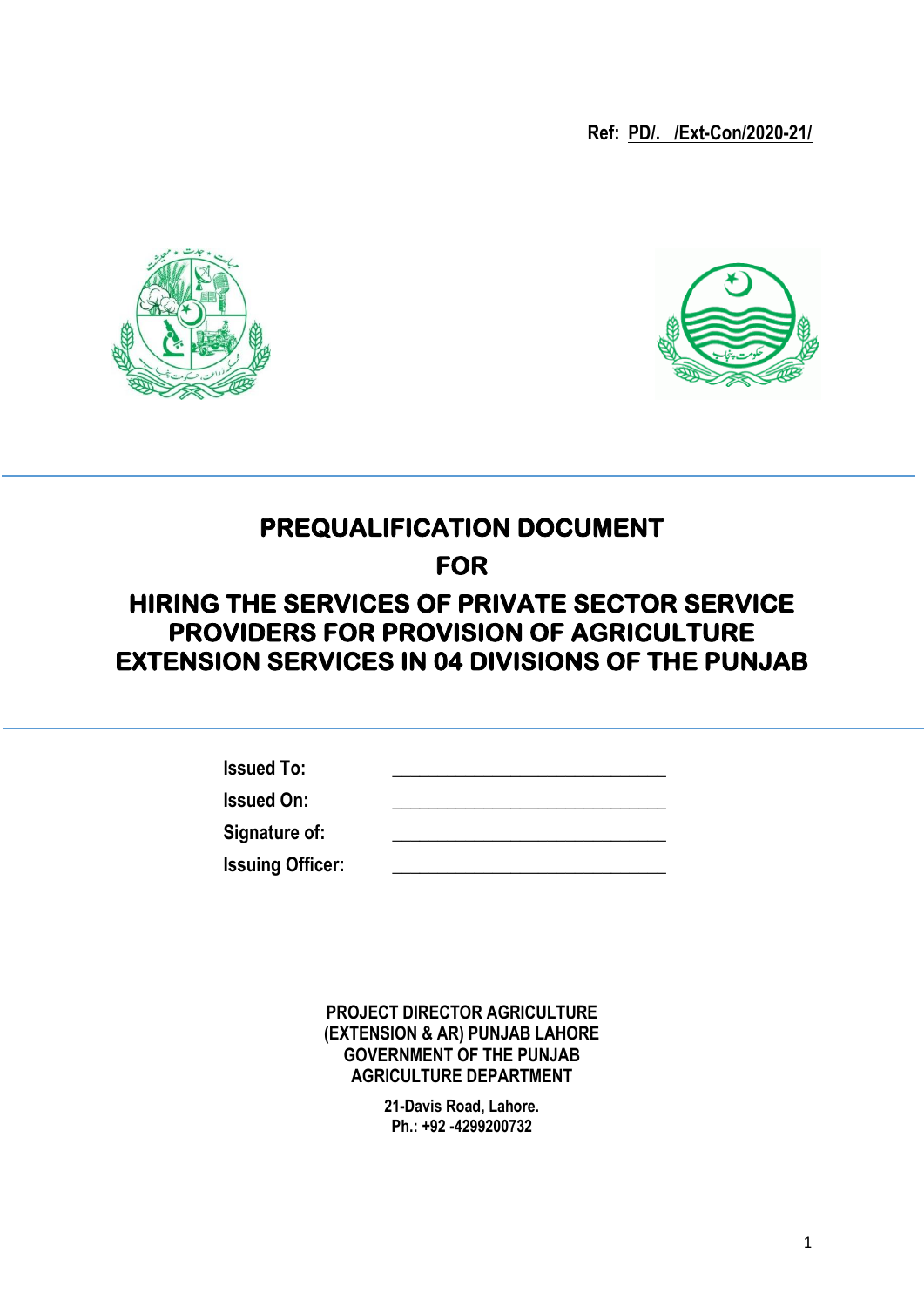# **Table of Contents**

| $\mathbf{1}$ . |                                                           |  |
|----------------|-----------------------------------------------------------|--|
| 2.             |                                                           |  |
| 3.             |                                                           |  |
| 4.             |                                                           |  |
| 5.             |                                                           |  |
| 6.             |                                                           |  |
| 7.             | CHANGE IN INFORMATION PROVIDED TO PROCURING AGENCY 13     |  |
| 8.             |                                                           |  |
| 9.             | DOCUMENTS ESTABLISHING THE ELIGIBILITY OF APPLICANT 13    |  |
| 10.            | DOCUMENTS ESTABLISHING THE QUALIFICATIONS OF APPLICANT 13 |  |
| 11.            |                                                           |  |
| 12.            |                                                           |  |
| 13.            |                                                           |  |
| 14.            |                                                           |  |
| 15.            |                                                           |  |
| 16.            |                                                           |  |
| 17.            |                                                           |  |
| 18.            |                                                           |  |
| 19.            |                                                           |  |
| 20.            |                                                           |  |
| 21.            |                                                           |  |
| 22.            |                                                           |  |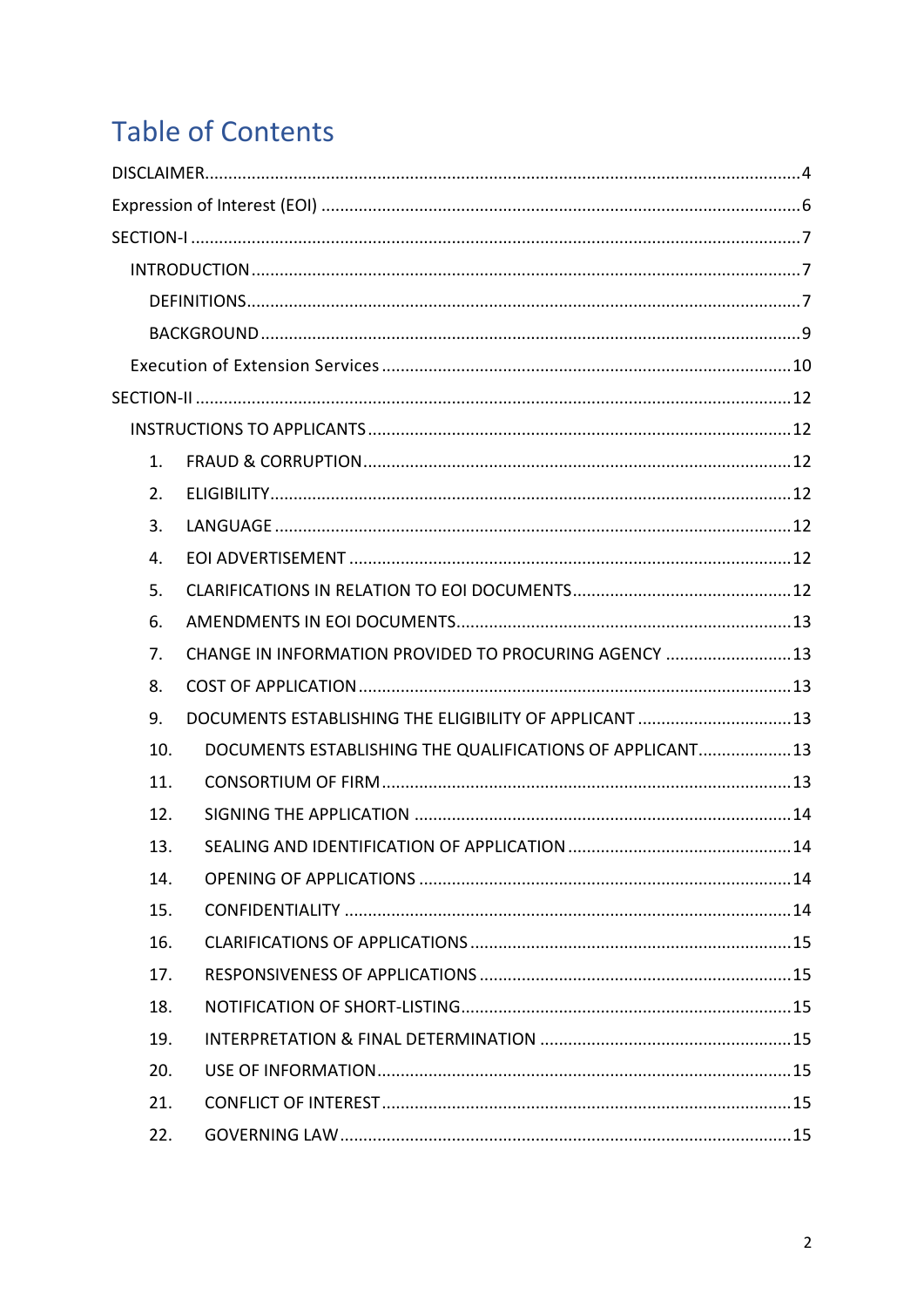| List of Project/ Business by the Applicant Performed During Last 10 Years (2011 Onwards) |  |
|------------------------------------------------------------------------------------------|--|
|                                                                                          |  |
|                                                                                          |  |
|                                                                                          |  |
|                                                                                          |  |
|                                                                                          |  |
|                                                                                          |  |
|                                                                                          |  |
|                                                                                          |  |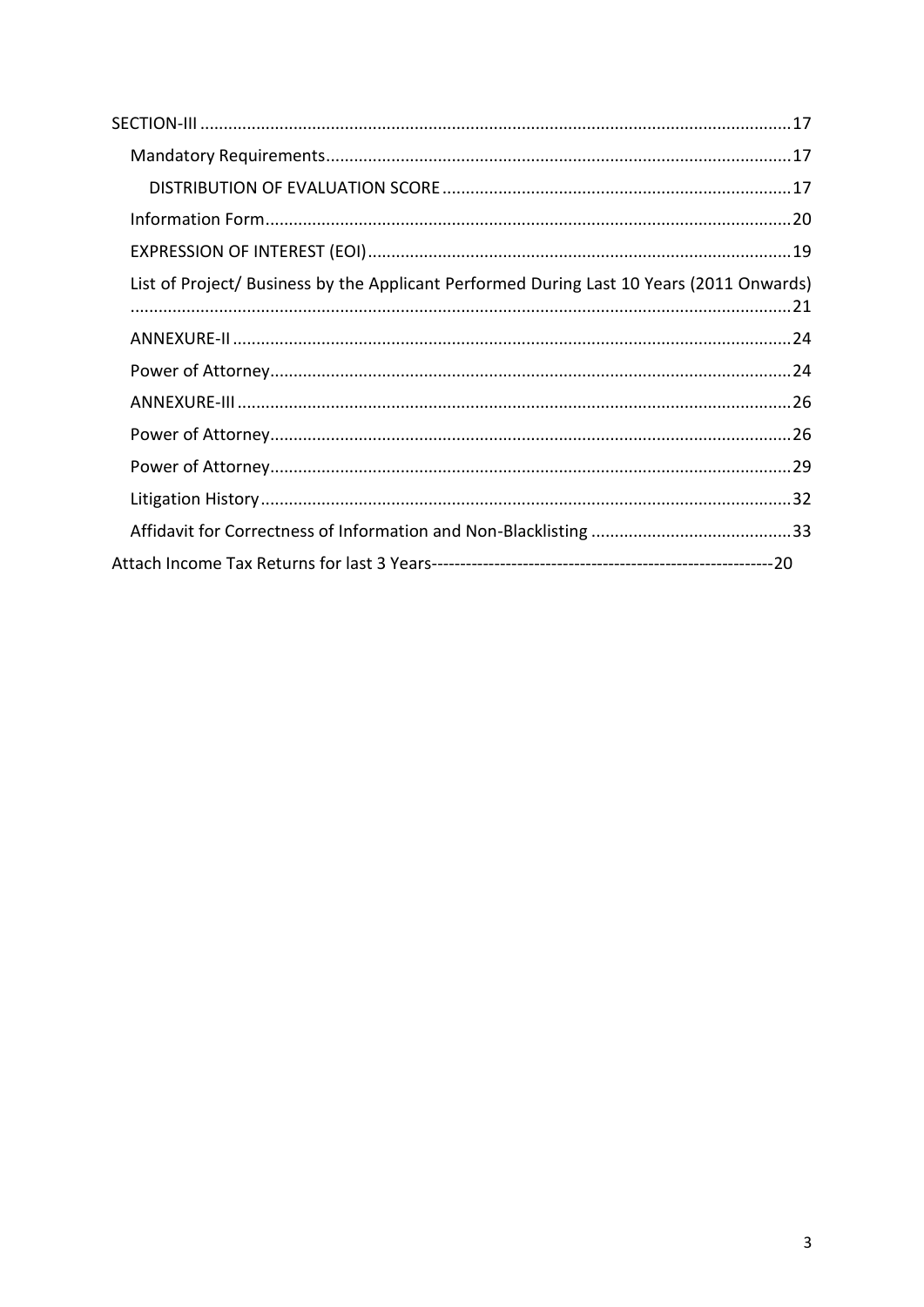### **DISCLAIMER**

<span id="page-3-0"></span>This Expression of Interest (EoI) Document is provided to the recipient solely for use in preparing and submitting applications for short listing for engagement of a Firm/ service provider to carry out the Assignment as further detailed in this EoI Document. This EoI Document is being issued by **Project Director Agriculture (Extension & AR) Punjab Lahore Government of The Punjab Agriculture Department** (hereinafter referred as the "Procuring Agency" where relevant the term includes its employees, personnel, affiliated entities, consultants, advisors, agents and contractors etc.), solely for the use of the Applicant(s) interested in the Assignments enumerated hereunder.

Unless expressly specified otherwise, all capitalized terms used herein shall bear the meaning as ascribed in this EoI Document.

This EoI is not an agreement and is neither an offer nor invitation by the Procuring Agency to the prospective Applicant(s) or any other person. The purpose of this EOI is to provide interested parties with information that may be useful to them in the formulation of their application for qualification pursuant to this EoI (the "Application"). This EoI includes statements, which reflect various assumptions and assessments arrived at by the Procuring Agency in relation to the Project. Such assumptions, assessments and statements do not purport to contain all the information that each Applicant(s) may require. This EoI may not be appropriate for all persons, and it is not possible for the Procuring Agency, its employees or advisors to consider the investment objectives, financial situation and particular needs of each party who reads or uses this EoI. The assumptions, assessments, statements and information contained in this EoI may not be complete, accurate, adequate or correct. Each Applicant should therefore, conduct its own investigations and analysis and should check the accuracy, adequacy, correctness, reliability and completeness of the assumptions, assessments, statements and information contained in this EoI and obtain independent advice from appropriate sources.

Information provided in this EoI to the Applicant(s) is on a wide range of matters, some of which depends upon interpretation of law. The information given is not an exhaustive account of statutory requirements and should not be regarded as a complete or authoritative statement of law. The Procuring Agency accepts no responsibility of the accuracy or otherwise for any interpretation or opinion on law expressed herein.

The **evaluation criteria** have been laid down for the purpose of short-listing of the Applicant(s). The Procuring Agency or its affiliated entities including its consultants, advisors, employees, personnel, agents, make no representation or warranty and shall have no liability to any person, including any Applicant or Bidder, under any law, statute, rules or regulations or tort, principles of restitution or unjust enrichment or otherwise for any loss, damages, cost or expense which may arise from or be incurred or suffered on account of anything contained in this EoI or otherwise, including the accuracy, adequacy, correctness, completeness or reliability of the EoI or in any other Document made available to a person in connection with the tendering process for the Assignment(s) or for any other written or oral communication transmitted to the recipient in the course of the recipient's evaluation and any assessment, assumption, statement or information contained therein or deemed to form part of this EoI or arising in any way with short listing of Applicant(s) for participation in the Bidding Process.

The EoI submitted by any Applicant shall be upon the full understanding and agreement of any and all terms of this EoI Document and such submission shall be deemed as an acceptance to all the terms and conditions stated in this EoI Document. Any EoI submitted by any Applicant shall be construed based on the understanding that the Applicant has done a complete and careful examination of this EoI Document and has independently verified all the information received from the Procuring Agency.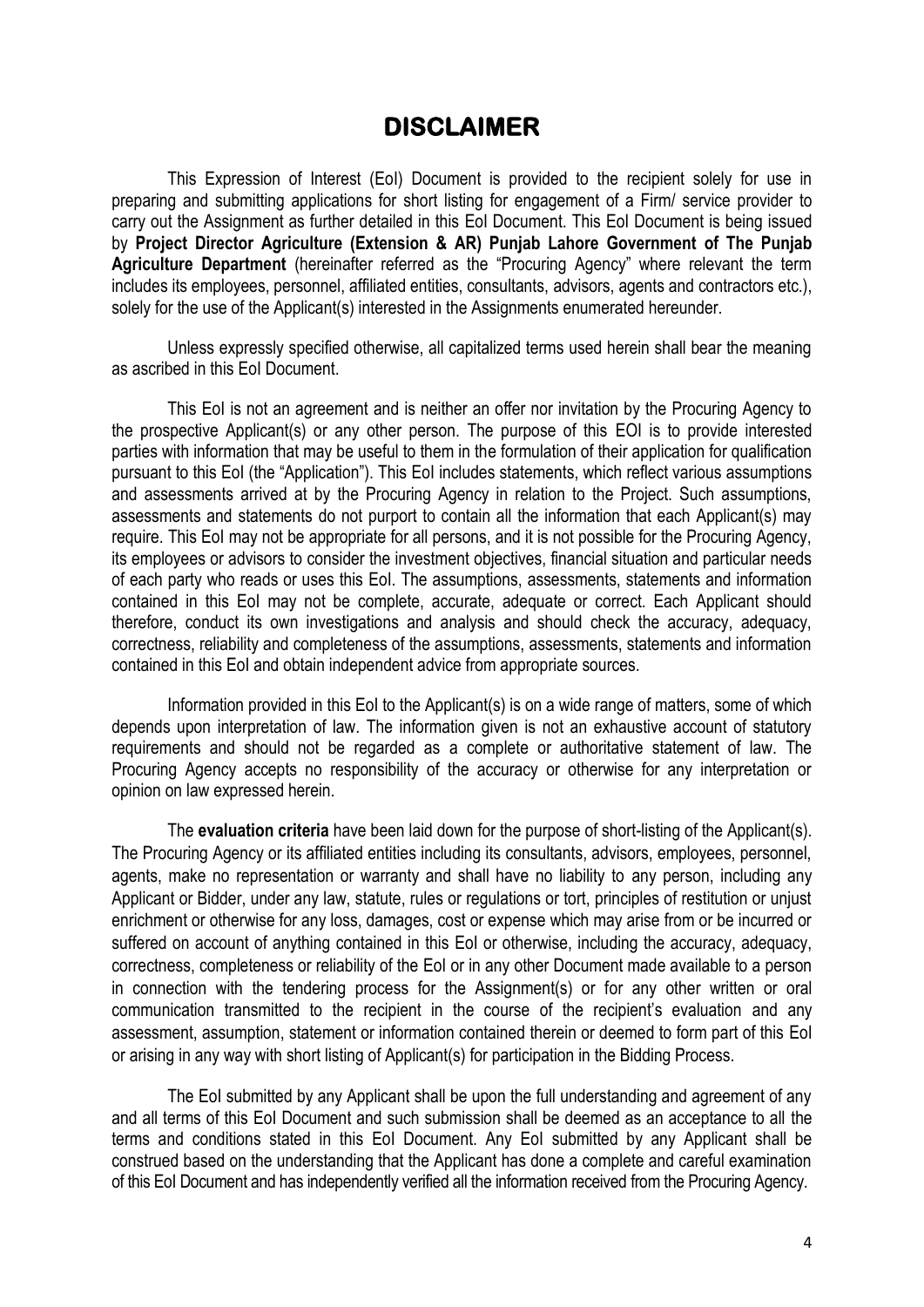This EoI Document shall neither constitute a solicitation to invest, or otherwise participate, in the Assignment, nor shall it constitute a guarantee or commitment of any manner on the part of The Procuring Agency that the Assignment will be awarded. The Procuring Agency reserves its right, in its full discretion, to modify the EoI Document and/or the Assignment at any stage during the procurement process to the fullest extent permitted by law and shall not be liable to reimburse or compensate the bidder for any costs, taxes, expenses or damages incurred by the Applicant in such an event. Similarly, The Procuring Agency reserves the right, in its full discretion, to cancel the EoI Document and/or Assignment at any stage of the procurement process and shall not be liable to reimburse or compensate the Applicant for any costs, taxes, expenses or damages incurred by the Applicant(s) in such an event.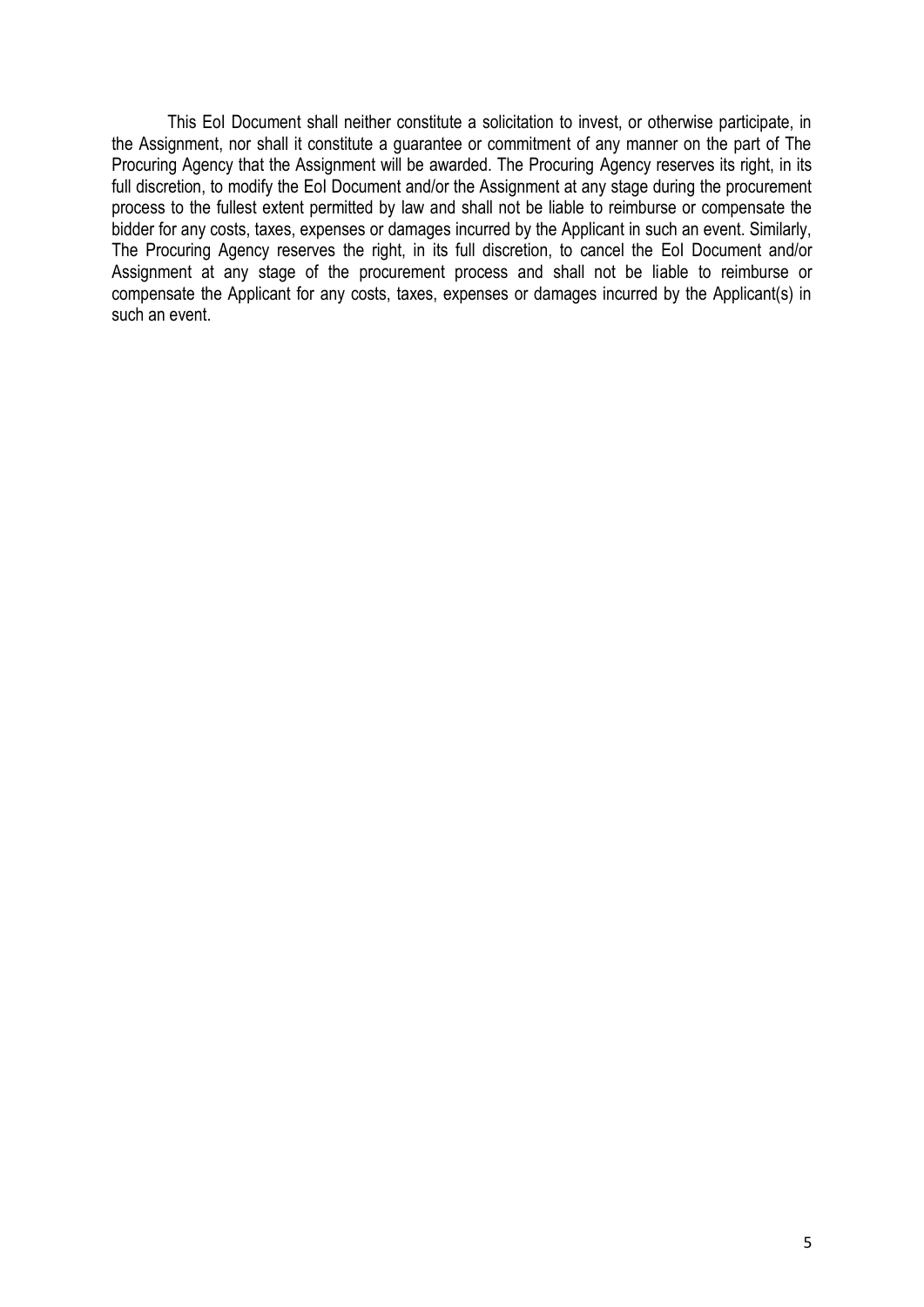# **Expression of Interest (EOI)**

## <span id="page-5-0"></span>**HIRING THE SERVICES OF PRIVATE SECTOR SERVICE PROVIDERS FOR PROVISION OF EXTENSION SERVICES IN 04 DIVISION OF THE PUNJAB**

Govt. of the Punjab has earmarked budget for the cost to "Improve the Delivery of Agriculture Extension Service through Private sector Extension Service Providers "under **PRIVATIZATION OF AGRICULTURE EXTENSION SERVICES TO ENHANCE THE SERVICE DELIVERY**. Private Sector service Provider model will help to meet the challenges of Productivity Enhancement, Diversification, Mechanization, Intensification, and value addition for profitable agriculture on sustainable basis. Moreover, major challenges related to low reach of the extension agents can also be addressed through additional deployments because number of farmers are increasing due to land fragmentation and to address challenges like, diversification and intensification, low adoption of latest packages and practices, low mechanization and no agriculture engineering services, deterioration of soil health, depletion of water resources and deficit of irrigation experts, harvest and post-harvest losses and food preservation.

2. To cope with the challenge of the crop sector, it is necessary to engage the services of Private sector extension service providers for provision of agriculture extension services and to increase the reach of agriculture services to the farmers in 04 divisions of the Punjab, i.e., Sargodha, DG Khan, Sahiwal and Gujranwala.

3. Project Director/Director General Agriculture (Ext & AR), Agriculture Department, Government of the Punjab invites Expression of interest (EoI) from interested firms who are on Active Taxpayers List (ATL) of Federal Board of Revenue (FBR) for Income Tax and ready to be registered with Punjab Revenue Authority (if not registered) for execution of Extension services in any division of the Punjab. Method of selection will be Least Cost Based Selection.

4. Expression of interest documents, (containing detailed terms and conditions, etc.) can be purchased from office of the **Project Director Agriculture (Extension & AR) Punjab, 21 Davis Road, Lahore.** The price of EoI document is PKR 2000/-. EoI documents can be VIEWED at <http://www.ppra.punjab.gov.pk/> & <http://www.agripunjab.gov.pk/> for information only.

5. The entire procurement process under this EoI shall be governed by Punjab Procurement Rules-2014 (as amended up to date). EoI applications, prepared in accordance with the instructions in the EoI document must reach at office of **Project Director/Director General Agriculture (Extension & AR) Punjab, 21 Davis Road, Lahore** the on or before 11:00 AM on December 10, 2021. EOI applications will be opened on the same day at 11:30 AM.

6. List of shortlisted applicants will be displayed on [www.agripunjab.gov.pk.](http://www.agripunjab.gov.pk/) The advertisement is also available on PPRA website at [www.ppra.punjab.gov.pk](http://www.ppra.punjab.gov.pk/) and Department of Agriculture website [www.agripunjab.gov.pk.](http://www.agripunjab.gov.pk/)

> **Project Director / Director General Agriculture (Extension & AR) Punjab 21 Davis Road, Lahore** 21-Davis Road, Lahore. Ph.: 042 – 99200732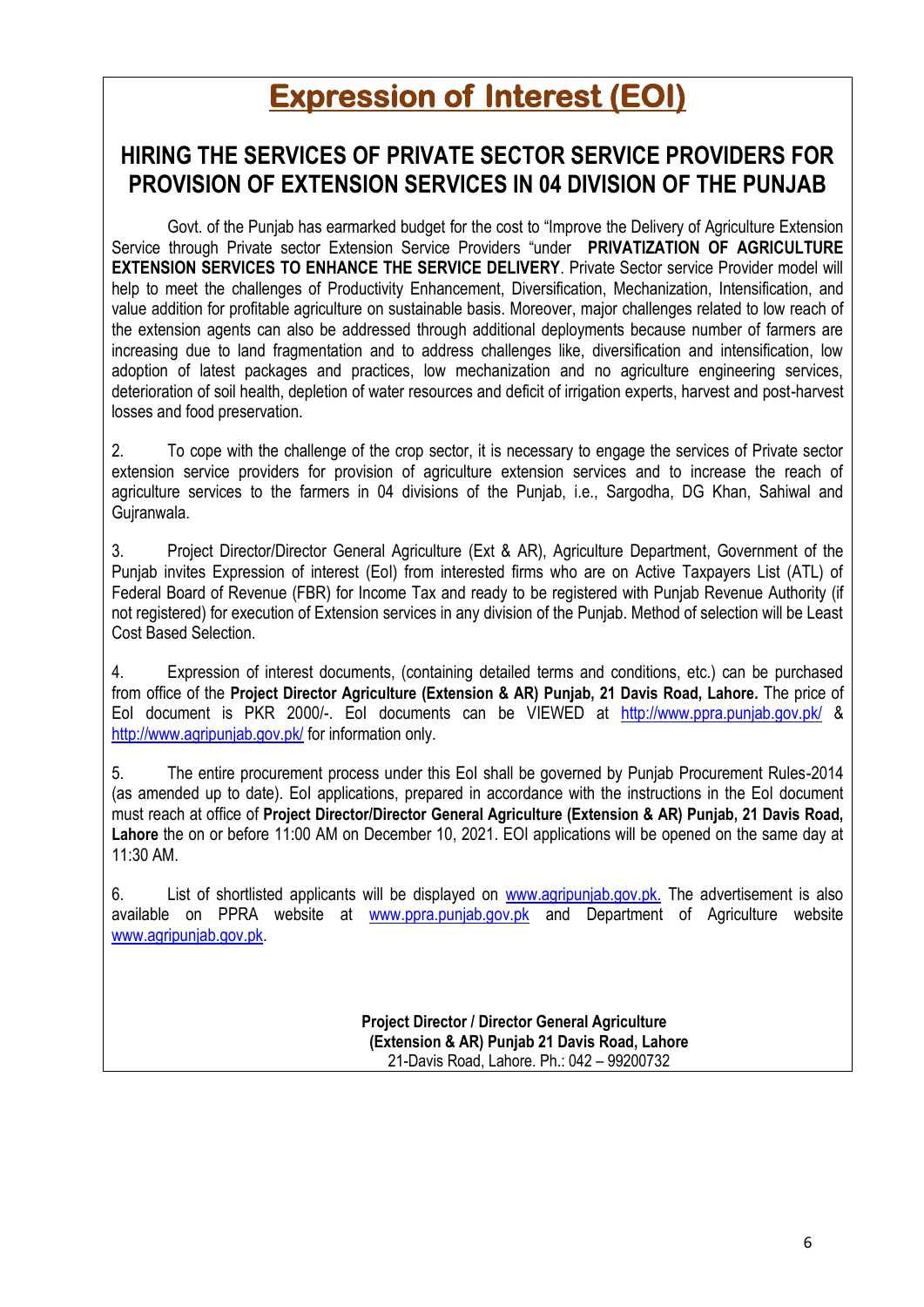### **SECTION-I**

### <span id="page-6-1"></span><span id="page-6-0"></span>**INTRODUCTION**

### <span id="page-6-2"></span>**DEFINITIONS**

In this document, the following terms shall be interpreted as defined below: -

| <b>Procuring Agency: -</b>      | Project Director Agriculture (Extension & AR) PUNJAB LAHORE,<br>Department of Agriculture, Government of the Punjab, Lahore.                                                                                                                                                                                                                                                                                   |
|---------------------------------|----------------------------------------------------------------------------------------------------------------------------------------------------------------------------------------------------------------------------------------------------------------------------------------------------------------------------------------------------------------------------------------------------------------|
| Applicant: -                    | Means any corporation, company, partnership, firm, public or private<br>entity or a Consortium, that is eligible, has the expertise and ability to<br>undertake the Assignment as per the requirements of this Eol<br>Document and has not been blacklisted/debarred by any public-sector<br>organization or department anywhere.                                                                              |
| Assignment/<br>Scope of Work: - | Means the works to be undertaken and services to be provided by the<br>Applicant in accordance with this EoI Document upon being selected as<br>a successful bidder after the bidding process to be conducted post-<br>short listing.                                                                                                                                                                          |
| Consortium                      | Where the Applicant is comprised of a group of Partnership Firms or<br>Corporations or Limited Companies etc. who have submitted an EoI as<br>per the requirements of this EoI Documents, all members, if awarded<br>the contract, shall individually sign and be jointly and severally liable<br>for the entire Assignment and such an association may be known as a<br>Consortium for submission of the Eol. |
| <b>Division</b>                 | Division means in Gujranwala, DG khan, Sahiwal and Sargodha Division<br>of the Punjab                                                                                                                                                                                                                                                                                                                          |
| <b>Lead Firm</b>                | If the Applicant is a Consortium, one of the entities of such a<br>Consortium shall be designated as the Lead Firm in the EoI to perform<br>a lead role. The Lead firm should be duly appointed by all Consortium<br>members to submit and sign on their behalf all documents required<br>hereunder to bind the entire Consortium to the contents, thereof.<br>(Annexure-v)                                    |
| Due Date: -                     | The date mentioned in advertisement as deadline for submission of EoI<br>application.                                                                                                                                                                                                                                                                                                                          |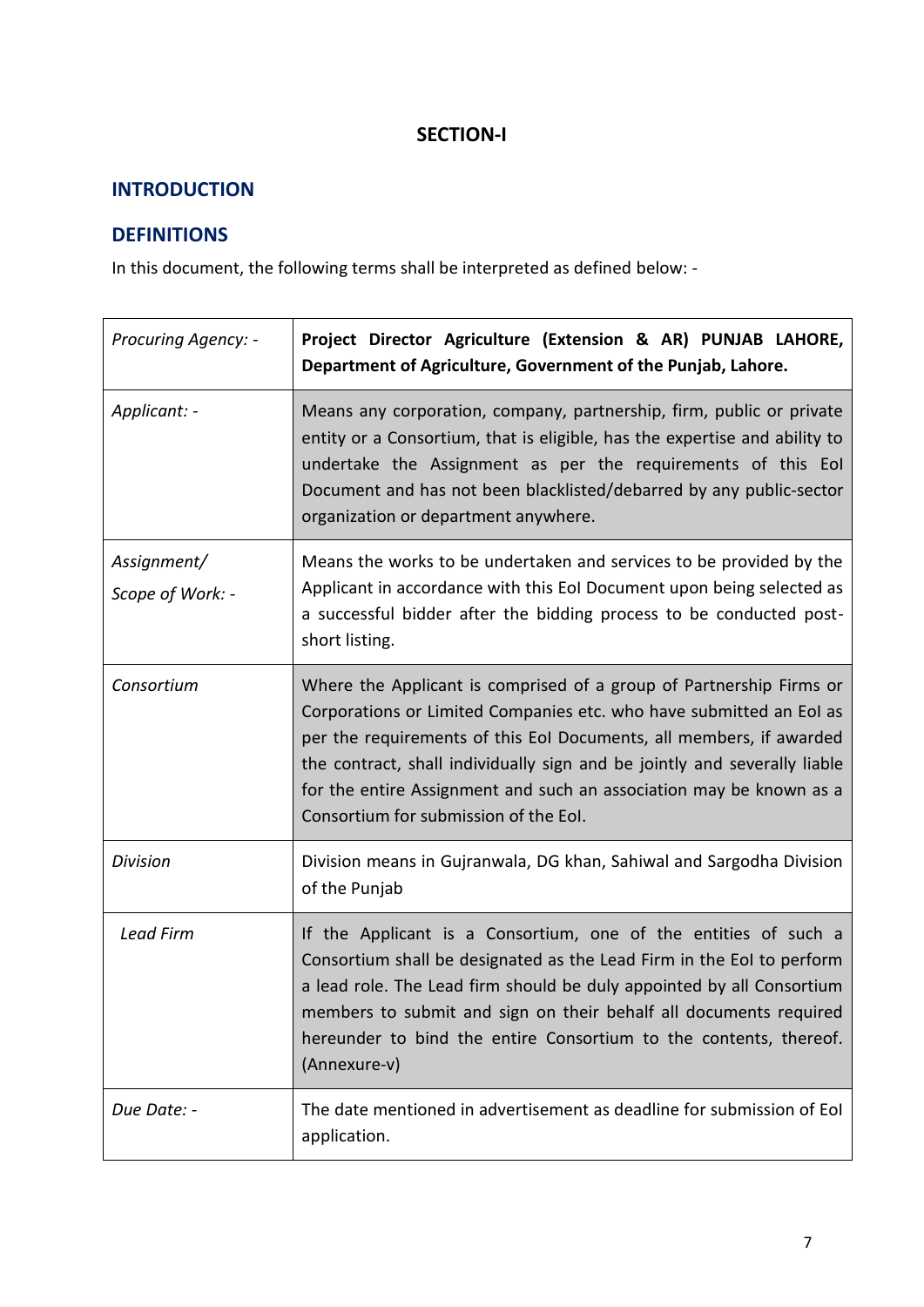| $E$ ol: -                      | Expression of Interest to be submitted by the Applicants containing the<br>information as set out and required under this EoI Document.                                                                                                                                                       |
|--------------------------------|-----------------------------------------------------------------------------------------------------------------------------------------------------------------------------------------------------------------------------------------------------------------------------------------------|
| FAs                            | <b>Field Assistants</b>                                                                                                                                                                                                                                                                       |
| <b>KPI</b>                     | Key performance indicator                                                                                                                                                                                                                                                                     |
| Power of Attorney: -           | The Power of Attorney to be provided by the Applicant in the form<br>appended at Annexure-iv-vi to this Eol Document.                                                                                                                                                                         |
| PITB                           | Punjab Information & Technology Board                                                                                                                                                                                                                                                         |
| $RFP: -$                       | <b>Request for Proposals</b>                                                                                                                                                                                                                                                                  |
| Signatory of<br>Application: - | Means the person duly authorized by the Applicant through Power of<br>Attorney placed at Annexure iv to sign the application for<br>EOI/Tender/Bid on its behalf.                                                                                                                             |
| Similar Experience:            | "Similar Assignment/Business" Any project/ Business executed for the<br>rural development through community engagement, Farm Extension<br>services, Farm infrastructure development & services (including<br>Irrigation network, Land development, Buildings & sheds, Tunneling<br>structure) |
| SOV                            | Shall mean Source of Verification of related information                                                                                                                                                                                                                                      |
| ICT                            | Shall mean the Information & Communication Technology                                                                                                                                                                                                                                         |
| <b>ICT App</b>                 | The extension service provider app developed by the PITB                                                                                                                                                                                                                                      |
| <b>TPV</b>                     | Third party validation                                                                                                                                                                                                                                                                        |
| <b>Technical Staff</b>         | shall mean the employ of the bidder having technical qualification,<br>Degree/ Diploma/ license/certification/ / accredited/<br>training<br>certification for provision of services work                                                                                                      |
| <b>PESPs</b>                   | Shall mean the Private sector Extension service providers, who will<br>engage by the procuring agency for provision of Extension services                                                                                                                                                     |
| PFA                            | Shall mean the Private Sector Field Assistant                                                                                                                                                                                                                                                 |
| AOs                            | Shall mean Agriculture Officers                                                                                                                                                                                                                                                               |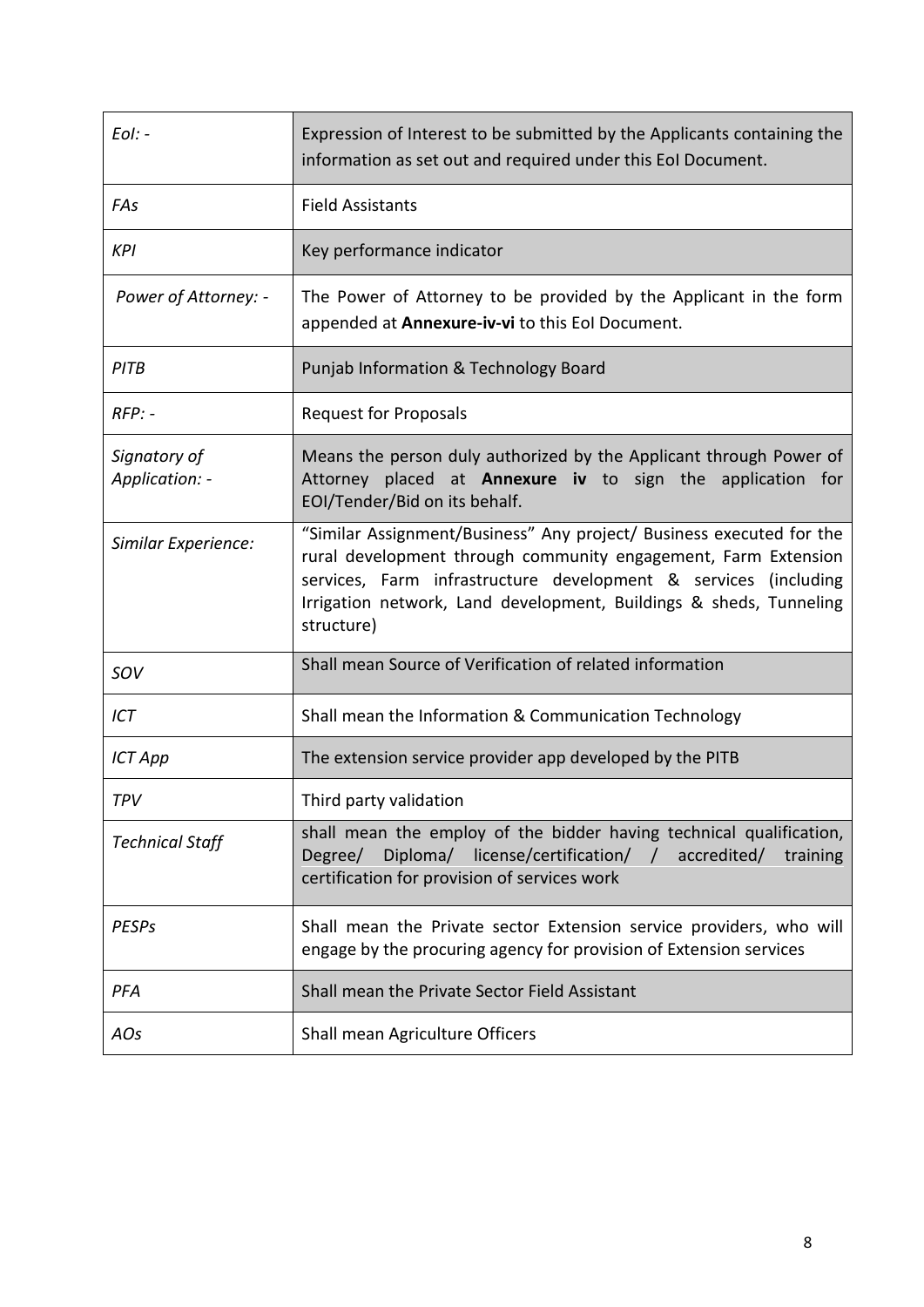#### <span id="page-8-0"></span>**BACKGROUND**

Agriculture is the backbone of Pakistan economy and its contribution to National Gross Domestic Product is around 18.5 percent. It plays a vital role in Employment generation, as it provides livelihood to over 38 percent of the population. The sector is currently facing problems of unemployment, low profitability, small farm holding, marketing and supply chain linkage, inadequate advisory services, food wastage, stress selling due to erratic climate, crop failure / damage and many others. If properly addressed, then this sector has tremendous potential for employment generation and economic growth. It is, therefore, needed to consolidate resources to reap the benefits of agriculture**.** 

Private sector service provider model will help to meet the challenges of productivity enhancement, diversification, mechanization, intensification, and value addition for profitable agriculture without harming soil, water and environment. Moreover, major challenges related to low reach of the extension agents can also be addressed through additional deployments because number of farmers are increasing due to land fragmentation and to address challenges like, diversification and intensification, low adoption of latest practices, low mechanization and no agriculture engineering services, deterioration of soil health, depletion of water resources and deficit of irrigation engineering experts, harvest and post-harvest losses and food preservation. In addition to that, the problems of efficient management of resources, less profitability and deterioration of natural resources is also required to be addressed forthwith as leading to exodus from villages to the major cities as joblessness is rising in villages.

Therefore, a robust integrated approach of private service provider through ICT based extension system and field teams has been requisitioned to work in a project mode, however, ICT related services will be part of public sector extension system. At present, ICT based infrastructure is also available in Agriculture Extension. This resource will also be reviewed through a team of professionals with the support of P&D Department and PITB to offer to the private service provider for integration with the system. Private Sector Teams will be assigned dedicated jobs to avoid duplicity of work.

2.4 The overall objectives of the project include the following:

- i. To transform the Agriculture Department into a strong ICT led farmer centric institution, improve service delivery to farmers with access to evidence and diagnostic based extension service.
- ii. To increase the reach of extension service to the farmers for their capacity building and increasing income through productivity enhancement, intensification and diversification in field crops, fruits, vegetables, and other high value crops and decreasing cost of production by reducing costs and improving efficiencies.

#### **GENERAL SCOPE OF ASSIGNMENT**

The selected service provider shall: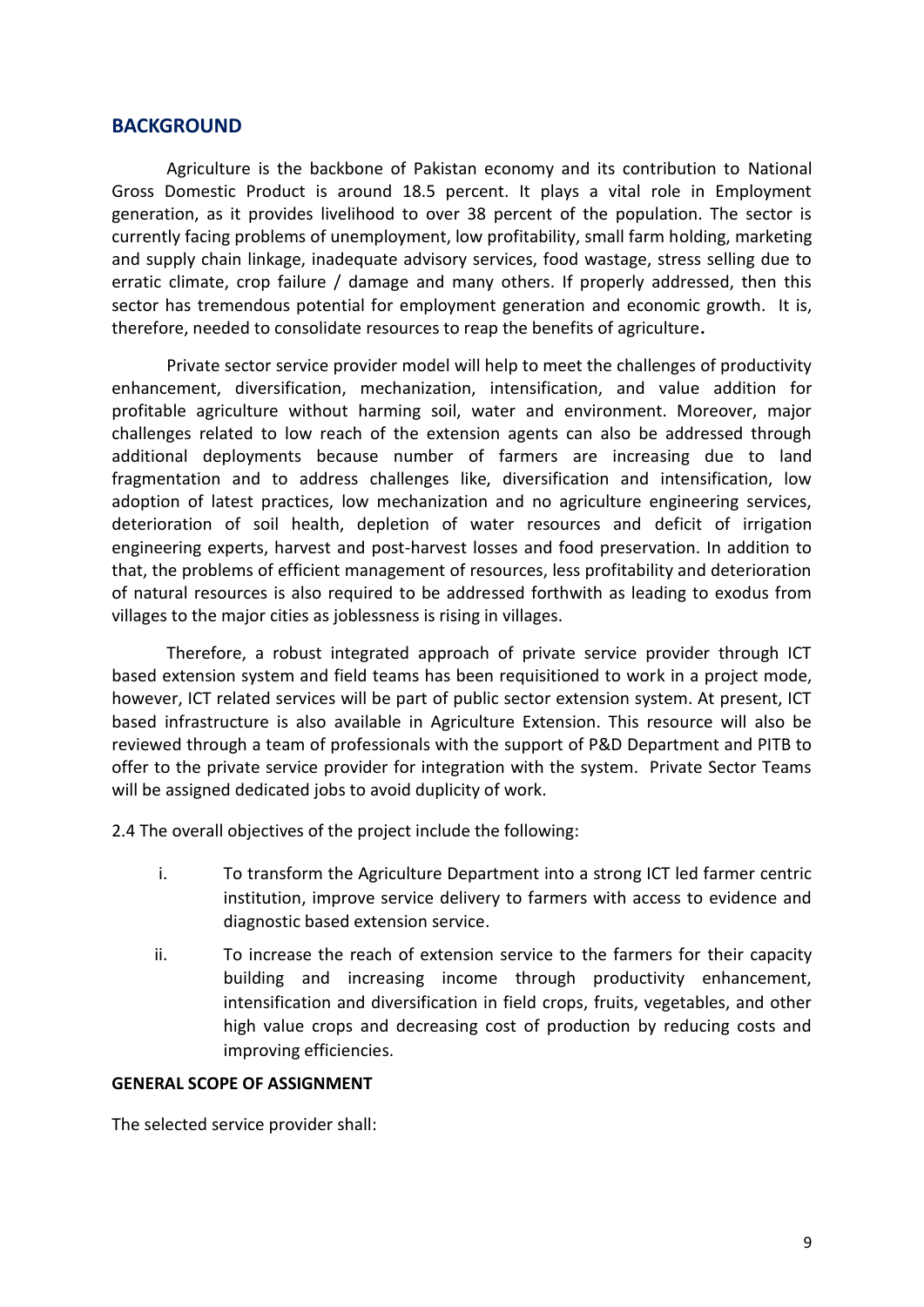- I. Creating farmer-wise survey of the area for landholdings, crops grown, and technology followed mechanization level, per acre production and information gaps
- II. Completing soil & water survey of all selected farm sites logged on ICT App
- III. Preparation of training templates and impart on-site farm management trainings
- IV. Provision of production technology template and ensure adoption of crop advisory plan;
- V. Disseminate modern agronomic techniques and practices through live demonstration involving farm-hands;
- VI. Provision of evidence-based diagnostic services and guidance for achieving optimum results in the field;
- VII. Making farm consultants/advisor available at all times for crop-related advisory services and answering queries;
- VIII. Linking farmers with best-available input suppliers and facilitating marketing outreach to output buyers;
	- IX. Development of village wise action plans for each cluster to produce more from a unit area through productivity enhancement and intensification;
	- X. Allocation of quantitative targets for each agent for training, individual pursuance, sowing of crop in time, and adoption of recommended practices and advisory plan for crops;
- XI. Ensure maximum participation at village gatherings with help of Extension Staff, exposure visits of farmers to progressive growers, invitation of experts in village, arrangement of road shows, method and result demonstrations showcasing application of inputs at critical stages, pest scouting and levelling, correct use of machines and effective management of resources;
- XII. Promotion of call centers to be established in Lahore to address farmers' problems through experts present at call centers, connectivity with local extension agents and experts at the institutes;
- XIII. Effective utilization of ICT related applications from PITB for digitalization of rural areas to access agriculture and finance, marketing etc. related information;
- XIV. Registration of farmers and support for effective use of regular SMS/Robocall for the farmers according to the data base at critical stages of the crops and special campaigns of various issues related to agriculture and environment;
- XV. Setting up of dedicated target for each village relating to fodder, oilseeds, pulses, vegetables, medicinal and aromatic plants and other leguminous crops in copping patterns; and
- <span id="page-9-0"></span>XVI. Any other function to be followed as received from Government from time to time

#### **Execution of Extension Services**

To cope with the challenge of the crop sector, it is necessary to increase the reach of the extension services, Private sector extension service providers would be engaging for provision of extension services in 04 divisions of the Punjab, i.e., Sargodha, DG Khan, Sahiwal and Gujranwala. A unit of union council (8-10 villages) has been selected for changing the agriculture landscape. Estimated area in union council/8-10 villages is 7,000 to 8,000 acres. All the farmers falling in respective landscape will be registered & tagged with benchmark of awareness, productivity level and cropping system. Division wise Landscape/ UC detail is bellow for further placement of the Agriculture Officer & Field Assistant (FA).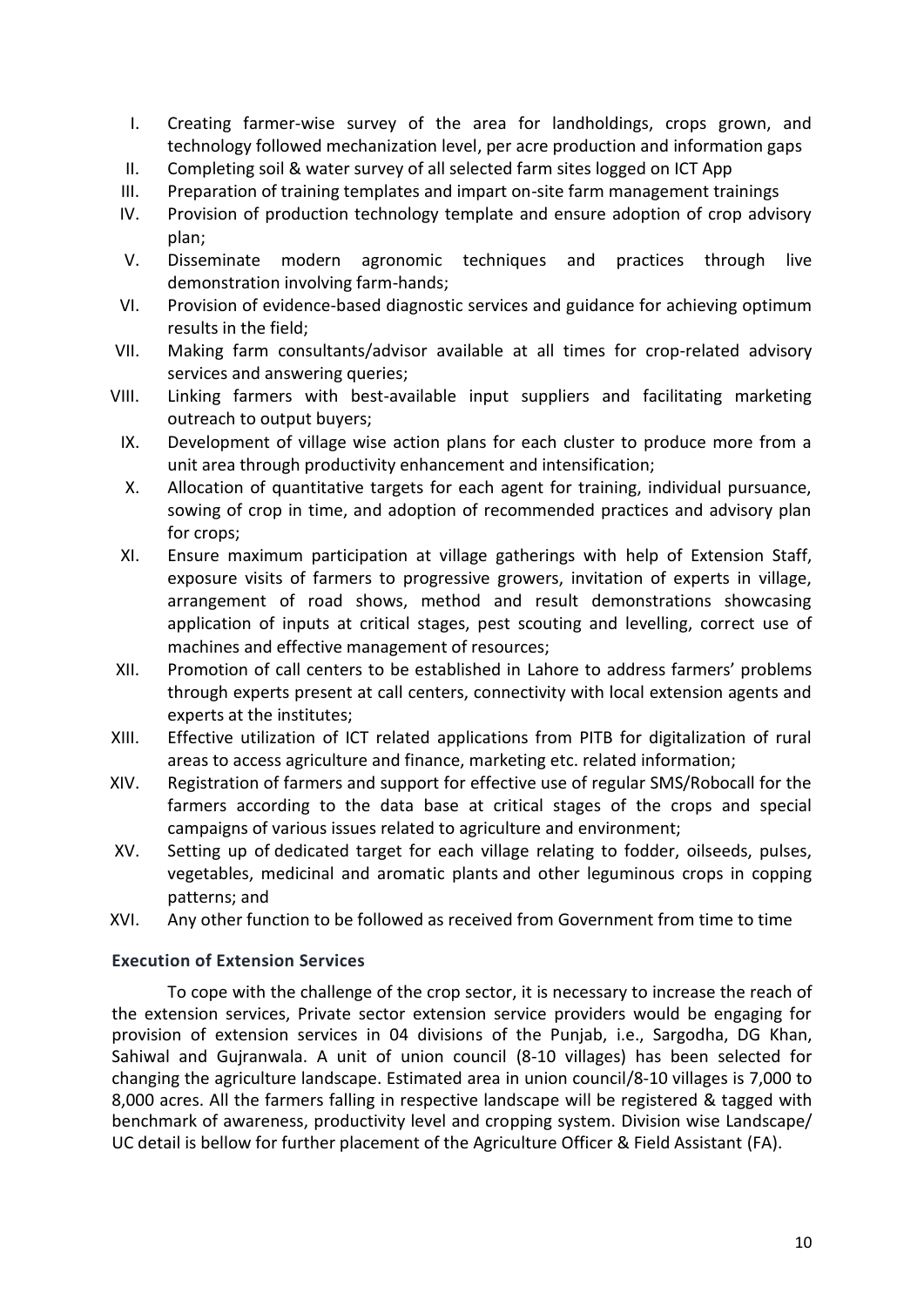| <b>Division</b> | Landscape (8-10 village) /UC |
|-----------------|------------------------------|
| Sargodha        | 327                          |
| DG Khan         | 326                          |
| Sahiwal         | 282                          |
| Gujranwala      | 558                          |
| Total           | 1,493                        |

#### Table - Detail of Division wise UCs or Unit Area

One Field officer (FO) having at least graduation in any discipline of agriculture with 2-3 years of experience will be posted in three union council's bases. Two Field Assistant (FA) will be placed in every rural union council. Service providers will be requested to prefer local staff. District based selection based on domicile will be made for Field assistant. Agriculture Officer (A0) and Field Assistant will be in uniform properly branded with proper mobility. Qualification of Field assistants will be three Year Diploma in Agriculture Sciences. In the absence of the diploma holders 12 year's education in science with 04 weeks Technical Training would be placed as FA.

A proposed placement of private extension staff according to the three broader Zone (cotton-wheat zone, Mix-crop Zone. Rice-wheat and Barani Zone) equipped with ICT system placement for effective monitoring and support field staff with regular ICT support and transfer of technologies of packages and practices of major, minor crops, fodders, vegetables, fruits, mechanization, and other techniques for efficient management of inputs through ICT tools. Review of international practices in ICT Extension will also be explored to add or refine the existing system for the best ICT system that can help farmers for many years to come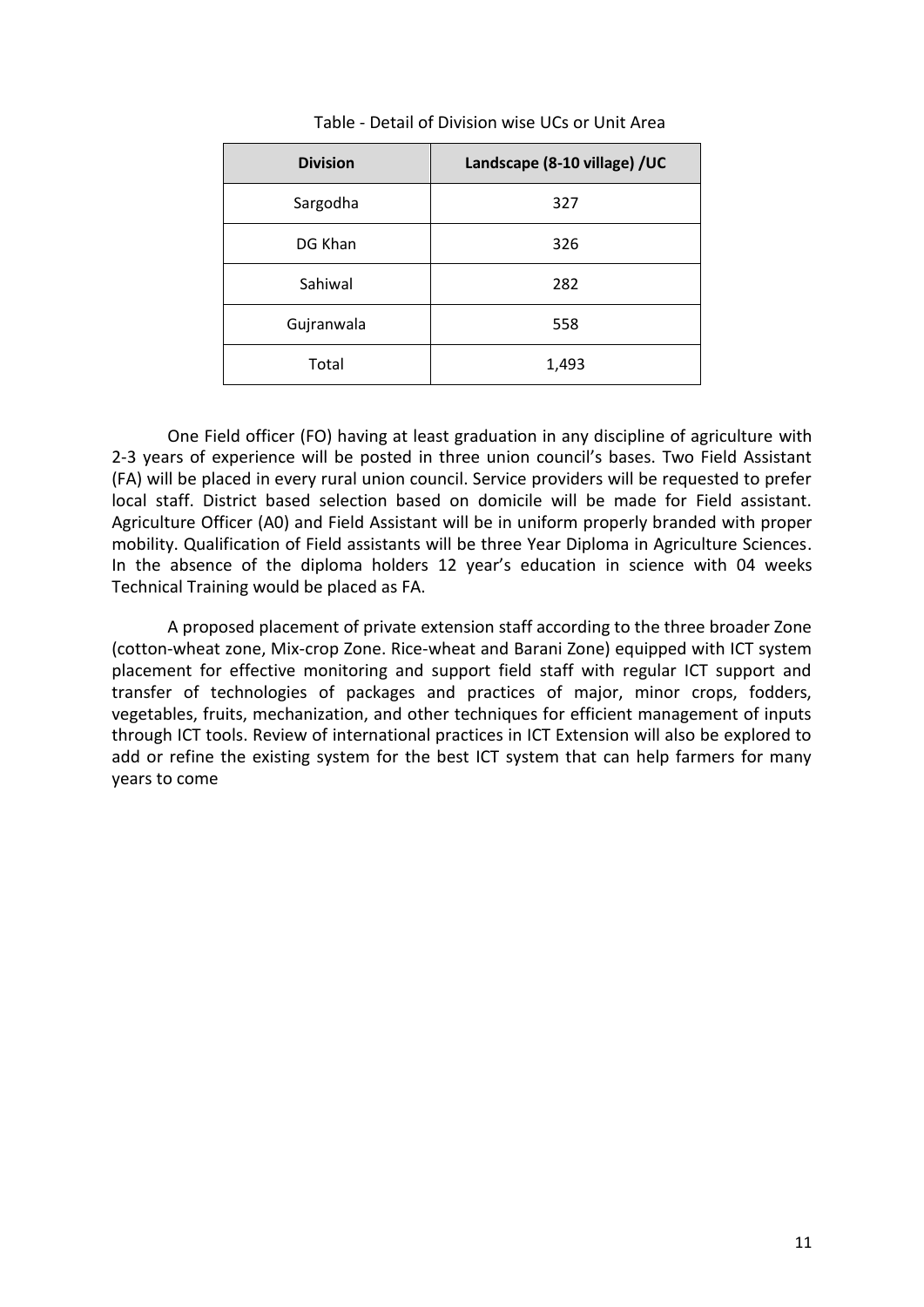#### **SECTION-II**

#### <span id="page-11-1"></span><span id="page-11-0"></span>**INSTRUCTIONS TO APPLICANTS**

#### <span id="page-11-2"></span>**1. FRAUD & CORRUPTION**

- i. The Procuring Agency requires that the Applicant observes the highest standard of ethics in relation to submission of EoI for short-listing and further documents required for short-listing and thereafter.
- ii. The Procuring Agency will reject a proposal for short-listing if it determines that the Applicant has directly or through an agent, engaged in corrupt, fraudulent, collusive, coercive or obstructive practices in competing for the contract in question and will declare the applicant ineligible, either indefinitely or for a stated period of time.
- iii. Any misinformation, forged / fake documents / statements etc. will lead to disqualification at short listing stage in addition to any other action as per law.

#### <span id="page-11-3"></span>**2. ELIGIBILITY**

- i. Undertaking on Judicial Paper that the firm is not insolvent, not blacklisted and not involved in litigation or arbitration with any of provincial or Federal Government Department of Pakistan (Annexure-VIII), any Agency of United nations, World Bank and Asian Development Bank. In case the firm was involved in any litigation or arbitration process, proof of dispute resolution along with history for last three years in accordance of (Annexure-VII) is required.
- ii. An Applicant or any of its Members, declared Insolvent/blacklisted / debarred by any public-sector organization or department in Pakistan shall be ineligible for short-listing.
- iii. The applicants should belong to eligible countries as per current policies of the Federal Government of Pakistan.

#### <span id="page-11-4"></span>**3. LANGUAGE**

Language of this EoI and subsequent all processes and correspondences shall be English.

#### <span id="page-11-5"></span>**4. EOI ADVERTISEMENT**

The EoI advertisement shall form an integral part of the EoI Document.

### <span id="page-11-6"></span>**5. CLARIFICATIONS IN RELATION TO EOI DOCUMENTS**

- i. An Applicant requiring any clarification in relation to the EoI Document shall contact The Procuring Agency in writing at the address indicated in this EoI Document.
- ii. The Procuring Agency will respond in writing to any request for clarification provided that such request is received no later than ten (10) days prior to the deadline/Due Date for submission of the EoI.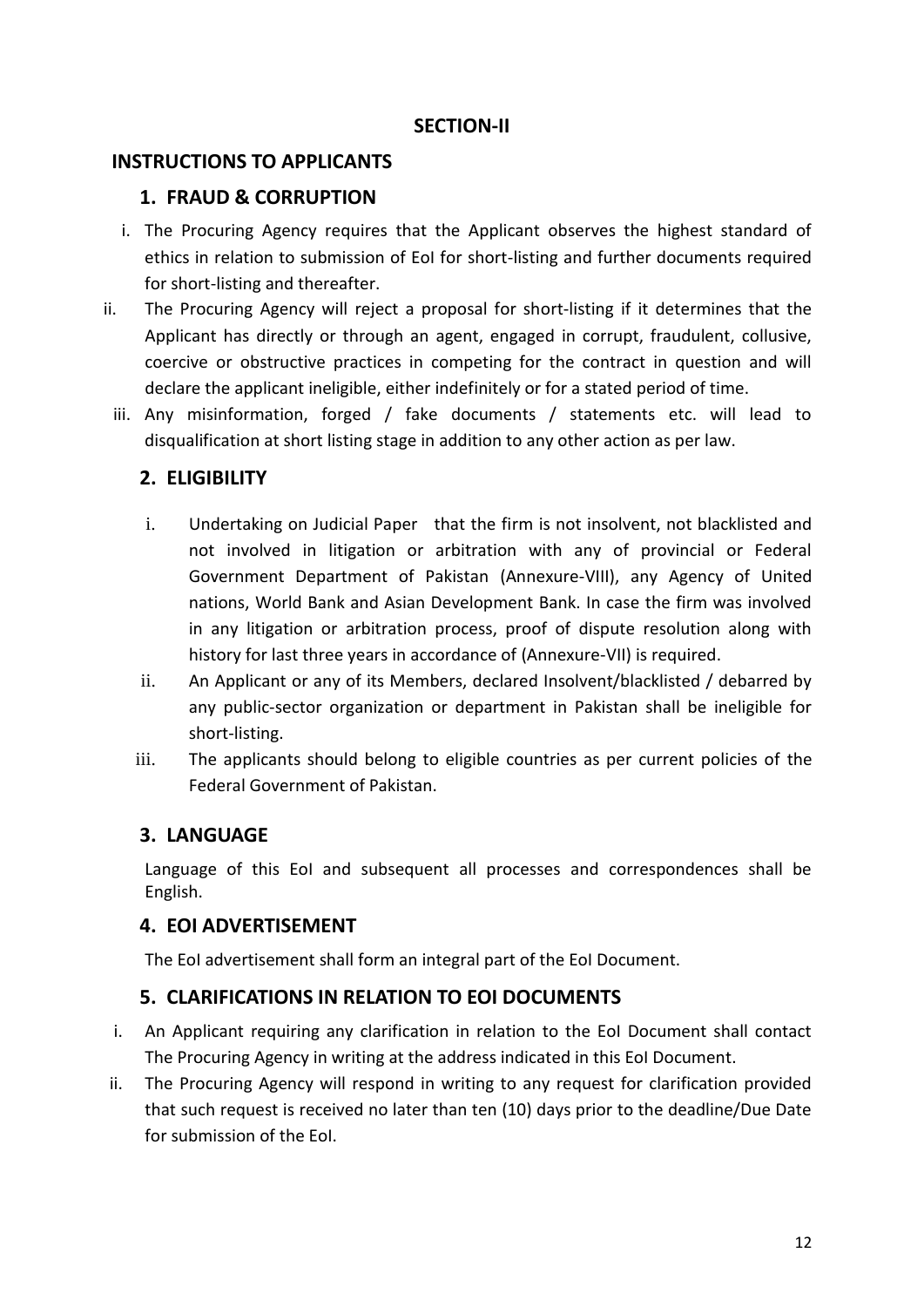### <span id="page-12-0"></span>**6. AMENDMENTS IN EOI DOCUMENTS**

- iii. At any time prior to the deadline for submission of EoI, The Procuring Agency may amend the EoI Document by issuing an addendum.
- iv. Any addendum issued shall be part of EoI Document.
- ii. To give Applicants reasonable time to take an addendum into account in preparing their applications, The Procuring Agency may, at its discretion, extend the deadline for the submission of applications.
- iii. No objection shall be entertained regarding the terms & conditions of this EoI Document after deadline for submission of EoI.

### <span id="page-12-1"></span>**7. CHANGE IN INFORMATION PROVIDED TO PROCURING AGENCY**

The Applicant shall immediately report to The Procuring Agency in writing any change in the information provided in its EoI (including any information relevant to any Consortium). The determination of whether the change is material shall be in Procuring Agency's sole and exclusive discretion and any material change could also lead to disqualification of such Applicant. Any failure to report change by the Applicant shall constitute grounds for disqualification.

### <span id="page-12-2"></span>**8. COST OF APPLICATION**

- i. The Applicant shall bear all costs associated with the preparation and submission of EoI. The Procuring Agency will in no case be responsible or liable for those costs, regardless of the conduct or outcome of the short-listing process.
- ii. The Procuring Agency will not be responsible for any costs or expenses incurred by the Applicant in connection with the preparation or delivery of proposals or visits to any office or site.
- iii. The Procuring Agency shall be under no obligation to return any EOI or supporting materials submitted by the Applicant.

#### <span id="page-12-3"></span>**9. DOCUMENTS ESTABLISHING THE ELIGIBILITY OF APPLICANT**

To establish its eligibility, the Applicants shall complete all eligibility requirements as set out in this document supported by verifiable documentary evidence. Applications without complete supporting documentary evidence, as required under this EoI, shall be considered non-responsive and shall be rejected.

#### <span id="page-12-4"></span>**10.DOCUMENTS ESTABLISHING THE QUALIFICATIONS OF APPLICANT**

To establish its qualifications, the Applicant shall provide the information requested in the corresponding sheets, evaluation criteria etc. in the form of verifiable documentary evidence.

#### <span id="page-12-5"></span>**11.CONSORTIUM OF FIRM**

i. If Applicant is a Consortium, there must be a Lead Firm appointed through a Power of Attorney executed by all Consortium members individually, authorizing the Lead Firm to act on their behalf and to enter into legally binding obligations.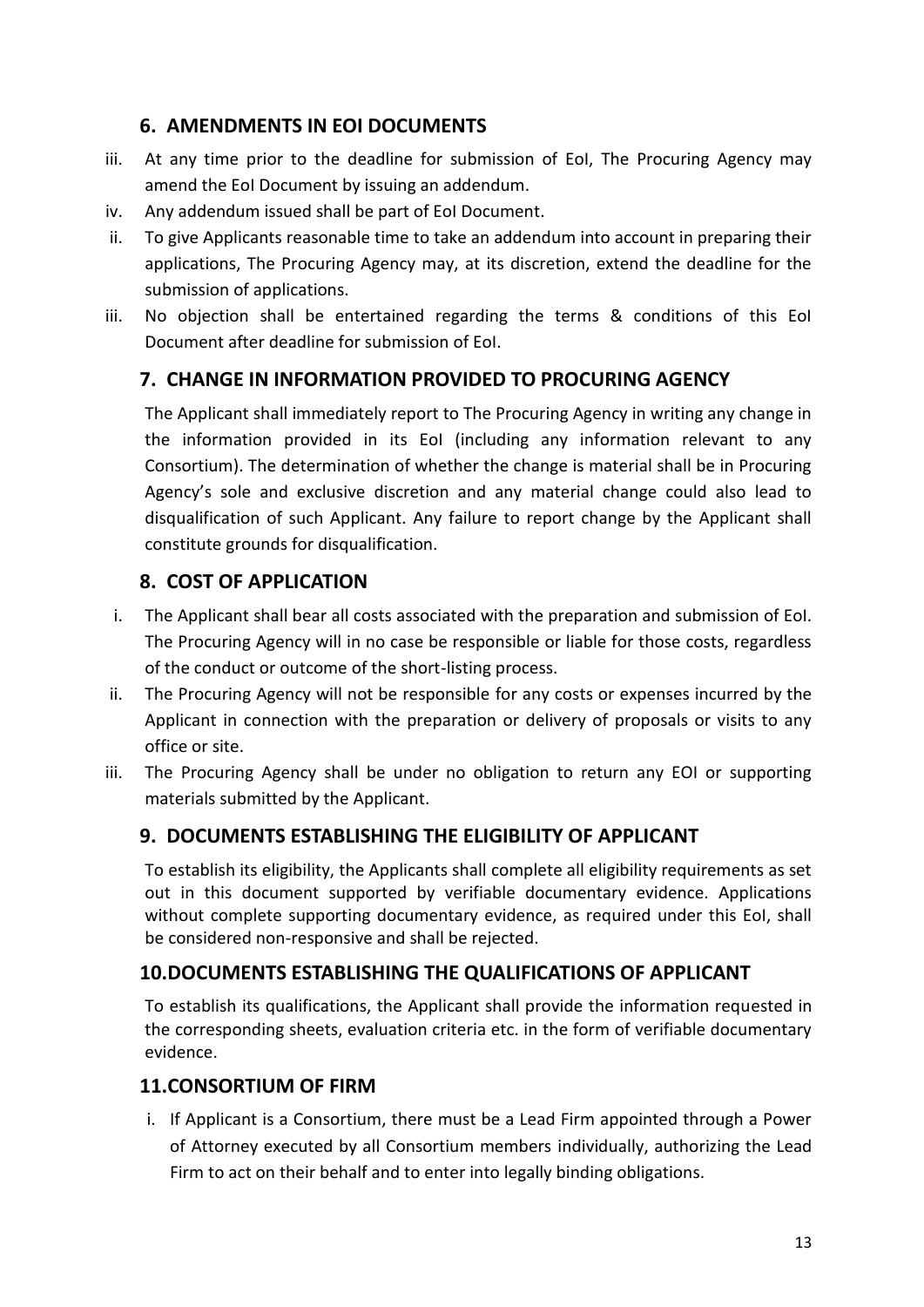- ii. Power of Attorneys shall be prepared as instructed in Annexure iv,  $v \& vi$
- iii. In the event the Applicant is a Consortium, all communications and correspondence shall be routed through the Lead firm. The Procuring Agency shall only correspond with the Lead Firm and as such delivery of any notice, information or other correspondence to the Lead Firm shall be deemed delivered to all the members of Consortium.
- iv. One member of Consortium may participate in only one EoI and if one member participates in more than one EoI's, The Procuring Agency shall reject all such EoIs;

### <span id="page-13-0"></span>**12.SIGNING THE APPLICATION**

- i. The Applicant shall prepare and submit the EoI as described in this document. The EoI shall be signed by a person duly authorized on behalf of the Applicant through Power of Attorney.
- ii. Original written Power of Attorney authorizing the signatory of the Application to act for and on behalf of the Applicant shall be attached with the application according to the given Annexure-iv.
- iii. Every page and every form of EOI shall be signed and stamped by the Signatory of the Application.

### <span id="page-13-1"></span>**13.SEALING AND IDENTIFICATION OF APPLICATION**

The Applicant shall enclose ONE Original and 0ne copy of its EoI in a sealed envelope that shall:

- i. Bear the name and address of the Applicant,
- ii. Be addressed to the Project Director Agriculture (Ext & AR) Punjab, 21 Davis Road, Lahore.
- iii. Bear the specific identification of this short-listing process indicated in the EOI Document and shall be clearly marked the subject title.
- iv. Each EOI shall be in English accompanied by all the supporting documents. If any original supporting document is not in English, a certified translation of the same in English shall be provided by the Applicant.
- v. Applicants are also required to state, in their proposals, the name, title, phone & fax numbers, e-mails, and addresses of their Primary Contact and Secondary Contact, through whom all communications shall be directed until the procurement process has been completed or terminated.
- vi. The Procuring Agency will accept no responsibility for not processing any envelope that was not identified as required.

### <span id="page-13-2"></span>**14.OPENING OF APPLICATIONS**

The Procuring Agency shall open (all) application(s) on the time indicated in EoI advertisement.

#### <span id="page-13-3"></span>**15.CONFIDENTIALITY**

Information relating to the evaluation of Applications, and recommendation for shortlisting, shall not be disclosed to the Applicants or any other persons not officially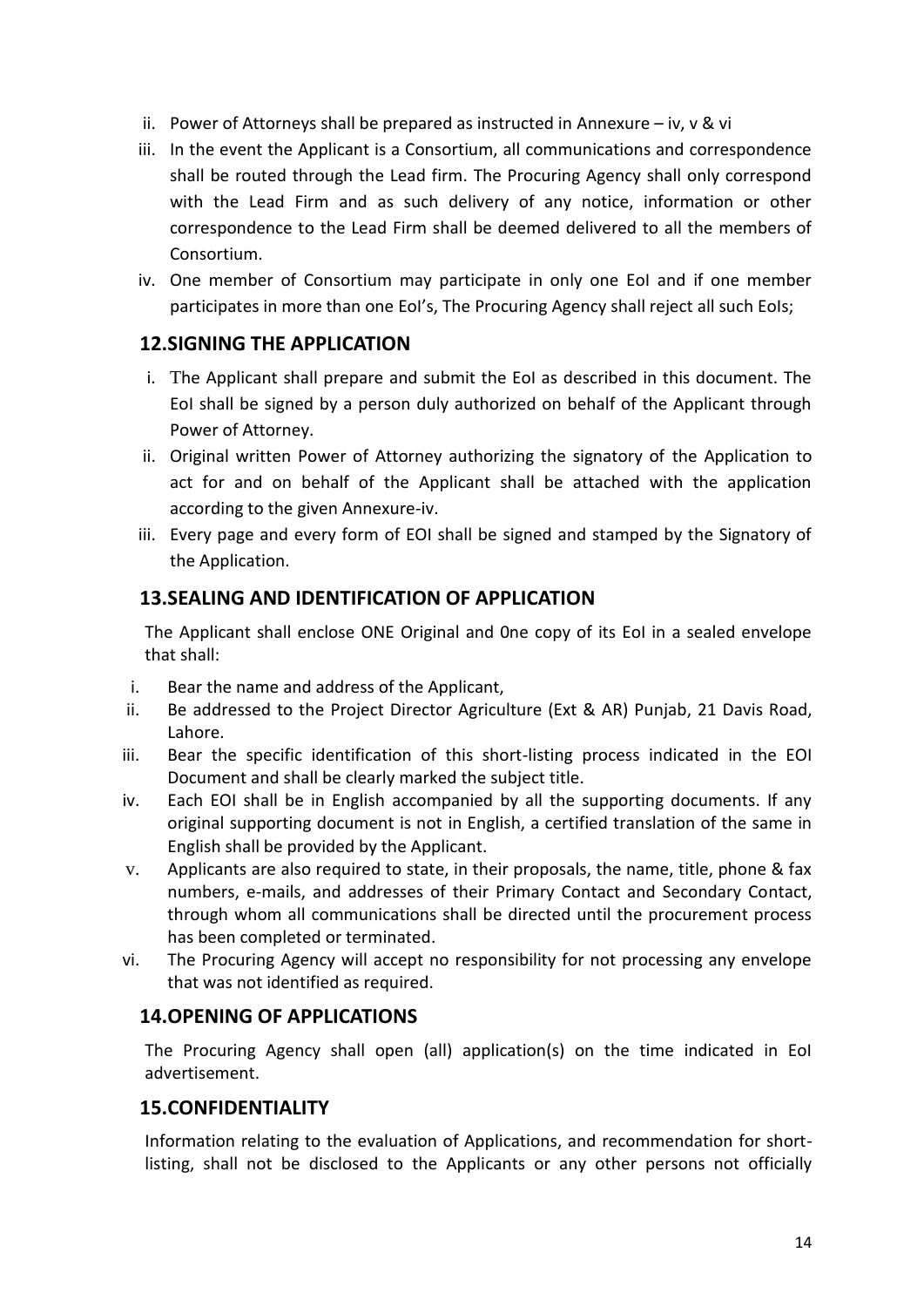concerned with such process until the notification of short-listing is made to all Applicants.

### <span id="page-14-0"></span>**16.CLARIFICATIONS OF APPLICATIONS**

- i. To assist in the evaluation of applications, The Procuring Agency may, at its discretion, ask any Applicant for a clarification of its application which shall be submitted within a stated reasonable period of time. Any request for clarification and all clarifications shall be in writing.
- ii. If an Applicant does not provide clarifications of the information requested by the deadline, the application shall be evaluated based on the information and documents available at the time of evaluation of the application. Failing to provide requisite information may lead to rejection / disqualification of application.

### <span id="page-14-1"></span>**17.RESPONSIVENESS OF APPLICATIONS**

All applications not responsive to the requirements of the EoI Documents shall be rejected.

### <span id="page-14-2"></span>**18.NOTIFICATION OF SHORT-LISTING**

The purpose of this EoI Document / Advertisement is to pre-qualify the Firms. The Procuring Agency shall promptly notify each Applicant as to whether or not it has been shortlisted after completing the process and procedure of prequalification.

### <span id="page-14-3"></span>**19.INTERPRETATION & FINAL DETERMINATION**

The interpretation and final determination of any matter relating to the EoI Document, all enclosed documents, sections, compliance documents etc. as well as any additional or supplementary information required by The Procuring Agency will be at Procuring Agency's sole discretion which shall be final and binding on the Applicants.

#### <span id="page-14-4"></span>**20.USE OF INFORMATION**

Permission for disclosure of information submitted by an Applicant as part of the EoI is not required for the release of information to The Procuring Agency, its governing bodies/departments, its consultants, advisors and personnel for the purpose of evaluation of application and short-listing.

#### <span id="page-14-5"></span>**21.CONFLICT OF INTEREST**

The Procuring Agency may confirm the status of the Applicant for the sake of conflict of interest before completion of the short-listing process. For this purpose, the Applicant shall be required to provide this information in specific terms and any misrepresentation shall be made a ground for rejection. Applicants shall note that in case of their selection, any such links, if detected during the course of their contract, would be reported by The Procuring Agency to PPRA for cancellation of its registration/license leading to their blacklisting.

### <span id="page-14-6"></span>**22.GOVERNING LAW**

The governing laws of the Scheme and the contract thereto shall be laws of Pakistan (where Federal laws are applicable) and laws of Punjab (where provincial laws are applicable). The procurement process will be governed under the Punjab Procurement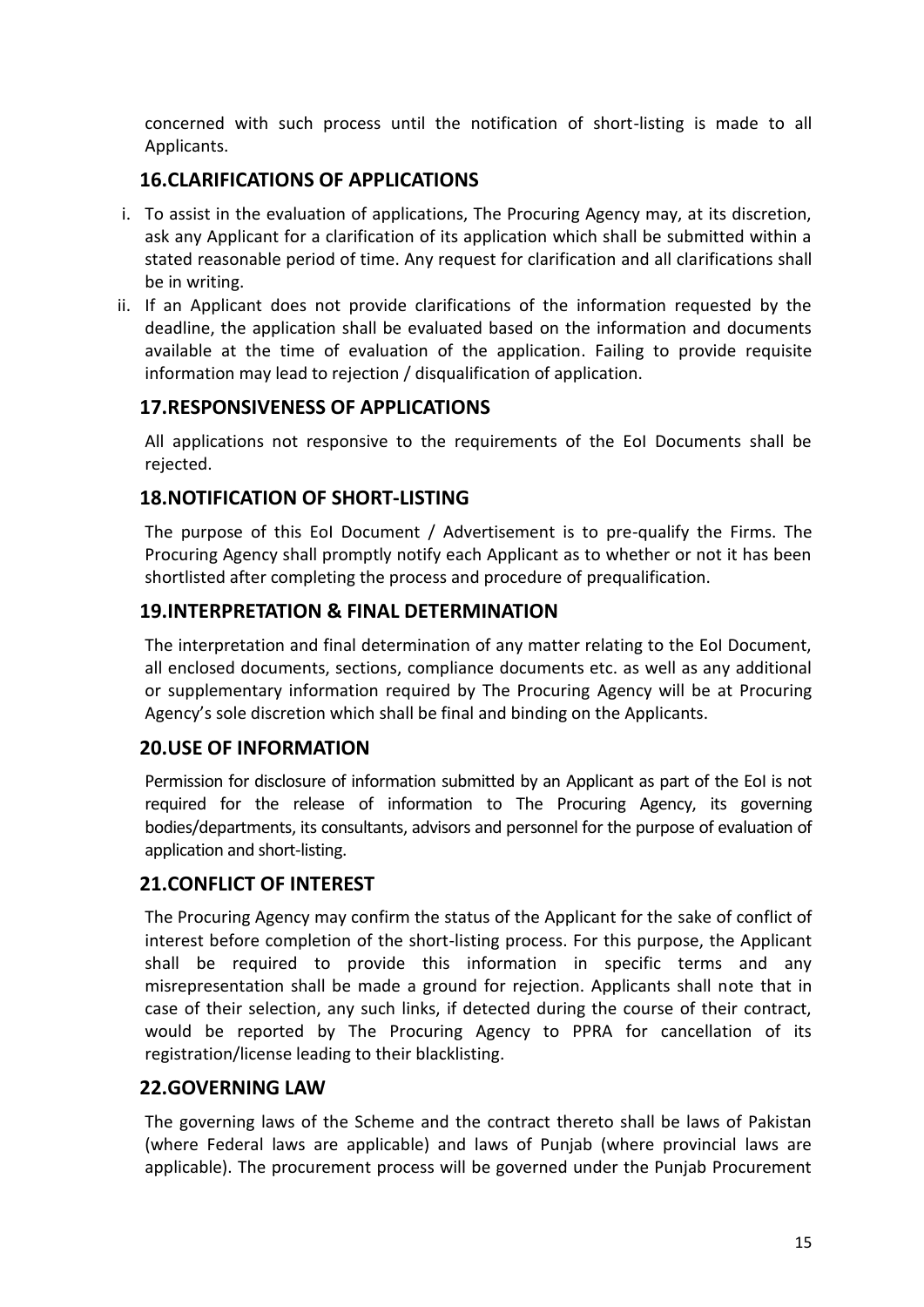Rules 2014 (as amended up to date) & Regulations as available on the day of publication of this EoI, instructions of the Government of the Punjab received during the completion of the process, and other applicable laws of Punjab Province. The Rules may be downloaded from the Punjab Procurement Regulatory Authority ("PPRA") website [www.ppra.punjab.gov.pk](http://www.ppra.punjab.gov.pk/) Moreover, the entire EoI Document shall be construed in the light of these Rules.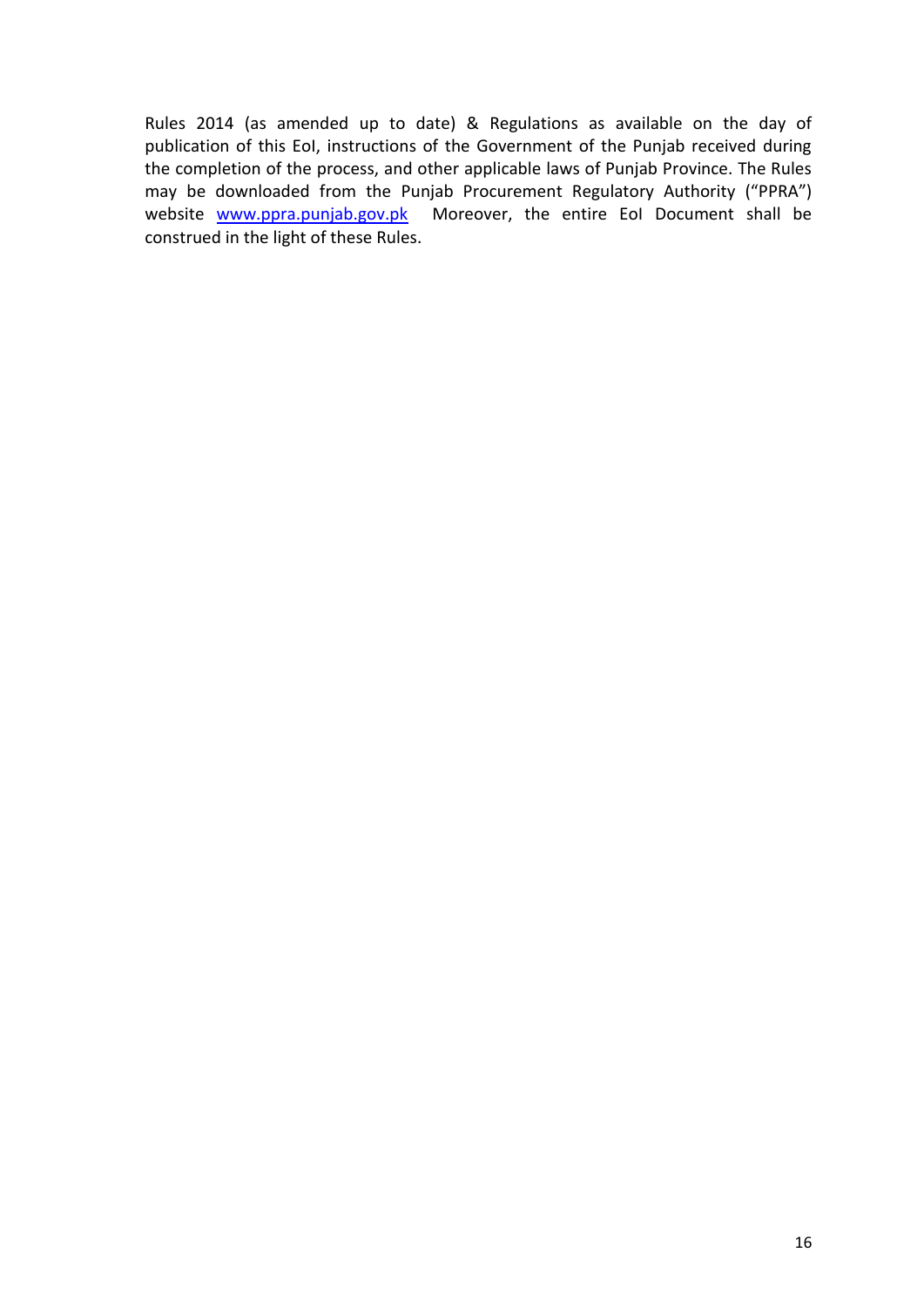#### **SECTION-III**

### <span id="page-16-1"></span><span id="page-16-0"></span>**Mandatory Requirements:**

#### (Please attach copies of all certificates / relevant Documents)

| Sr. No. | <b>Documents</b>                                                                                                                                                                                                       | <b>SOV</b>                       |
|---------|------------------------------------------------------------------------------------------------------------------------------------------------------------------------------------------------------------------------|----------------------------------|
| 1       | Legal Status of Firm (Registration with any of the following:<br>SECP or Registrar of Firms or other relevant registration forum (i.e., in case of<br>branch offices of international firms or NGOs)                   | Registration<br>certificate      |
|         | Valid NTN / FTN (In case of International Firm Local Partner should be<br>registered with Federal Board of Revenue in Pakistan) in case of exemption,<br>duly issued and valid Exemption Certificate must be attached. | NTN/<br>exemption<br>certificate |
| 3       | Valid Registration with Punjab Revenue Authority for PST. In case successful<br>bidder is not registered with PRA, it has to get registration before signing the<br>Contract.                                          | Certificate/Co<br>nsent letter   |

**NOTE:** All the firms/partners must fulfill the mandatory requirement individually

In case of JV, the evaluation of Proposal shall include combined experience / expertise of the JV partners.

#### <span id="page-16-2"></span>**DISTRIBUTION OF EVALUATION SCORE:**

|                | <b>CATEGORY</b>                                                                                                                                                                                                                                                                                                                                                                                             | MAX.<br><b>SCORE</b> | <b>SOV</b>                                            |
|----------------|-------------------------------------------------------------------------------------------------------------------------------------------------------------------------------------------------------------------------------------------------------------------------------------------------------------------------------------------------------------------------------------------------------------|----------------------|-------------------------------------------------------|
| 1.             | <b>General Experience:</b><br>Minimum five Projects/business performed during last 10<br>years<br>(04 marks for each project/ business)<br><b>NOTE:</b><br>Use template placed at Annexure-I to provide<br>i.<br>experience<br>Projects/ Business should not be older than last 10<br>ii.<br>years (i.e., 2011 onwards)<br>Projects/ Business should not be less than PKR 40<br>iii.<br>million each.       | 20                   | Award<br>letter/Contract<br>Agreement/<br>MOUs, etc.) |
| $\overline{2}$ | <b>Similar Experience:</b><br>Projects/business of similar nature completed during Last 10<br>years<br>(05 marks for each project/ business)<br><b>NOTE:</b><br>Use template placed at Annexure-II to provide<br>i.<br>experience<br>ii.<br>Projects/ Business should not be older than last 10<br>years (i.e., 2011 onwards)<br>iii.<br>Projects/ Business should not be less than PKR 20<br>million each. |                      | Award letter/<br>Contract<br>agreements/<br>etc.)     |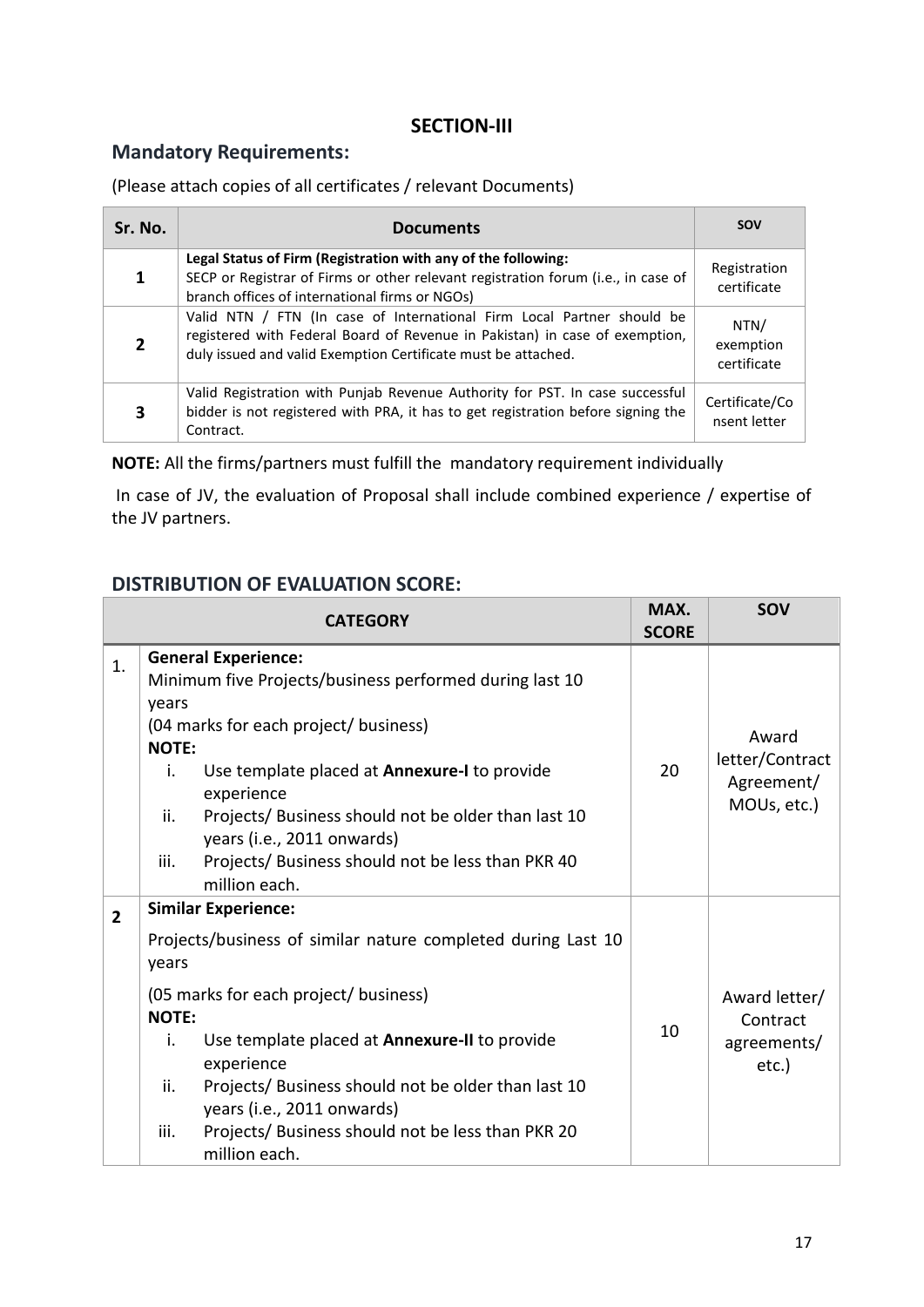| 3                                                                         | <b>HR Strength:</b>                                         |           |                                                 |
|---------------------------------------------------------------------------|-------------------------------------------------------------|-----------|-------------------------------------------------|
|                                                                           | No. of Human Resource strength currently working with the   |           |                                                 |
|                                                                           | organization                                                |           |                                                 |
|                                                                           |                                                             |           |                                                 |
|                                                                           | Technical and non-technical staff of 50-100= 04 marks       |           |                                                 |
|                                                                           | Technical and non-technical staff of 101-200=08 marks       |           |                                                 |
|                                                                           | Technical and non-technical staff of 201-300= 12 marks      | 20        | stamped lists of                                |
|                                                                           | Technical and non-technical staff of 301-400= 16 marks      |           | employees on                                    |
|                                                                           | Technical and non-technical staff of 401-500 & above= 20    |           | letter heads                                    |
|                                                                           | marks                                                       |           |                                                 |
|                                                                           | <b>NOTE:</b>                                                |           |                                                 |
|                                                                           | i.<br>Use template placed at Annexure-III to provide HR     |           |                                                 |
|                                                                           | detail                                                      |           |                                                 |
| 4.                                                                        | <b>Financial Position of the Applicant</b>                  |           |                                                 |
|                                                                           | Annual average Turn Over for last 4 years (2018,2019, 2020, |           |                                                 |
|                                                                           | 2021)                                                       |           |                                                 |
|                                                                           | PKR 400 million or above ----------30 marks                 | 30        | <b>Income Tax</b><br>Returns of last<br>04 Year |
|                                                                           | PKR 350-400 million -------------- 20 marks                 |           |                                                 |
|                                                                           | PKR 300-350 million ------<br>--10 marks                    |           |                                                 |
|                                                                           | <b>NOTE:</b>                                                |           |                                                 |
|                                                                           | i.<br>Annual Turnover will be ascertained from Income Tax   |           |                                                 |
|                                                                           | returns filed by the applicant.                             |           |                                                 |
|                                                                           | ii.<br>Place the Income Tax Returns at Annexure-VII         |           |                                                 |
| 5.                                                                        |                                                             |           | ISO certificate/                                |
|                                                                           | ISO 9001:2015 Certified or Equivalent                       | 10        | Equivalent                                      |
|                                                                           |                                                             |           |                                                 |
|                                                                           |                                                             |           | Performance<br>certificate                      |
|                                                                           | Satisfactory past performance with clients                  |           |                                                 |
| 6                                                                         | Private Sector & NGOs:01 marks for each client              | 10        | from the                                        |
|                                                                           | Govt/ Semi Govt.: 02 marks for each client                  |           | Procuring                                       |
|                                                                           |                                                             |           | agency/Client                                   |
|                                                                           | <b>Total Marks</b><br><b>Aggregate Qualifying Marks</b>     | 100<br>65 |                                                 |
|                                                                           |                                                             |           |                                                 |
| Note: The bidder who will obtain the Qualifying marks would be issued the |                                                             |           |                                                 |
|                                                                           |                                                             |           |                                                 |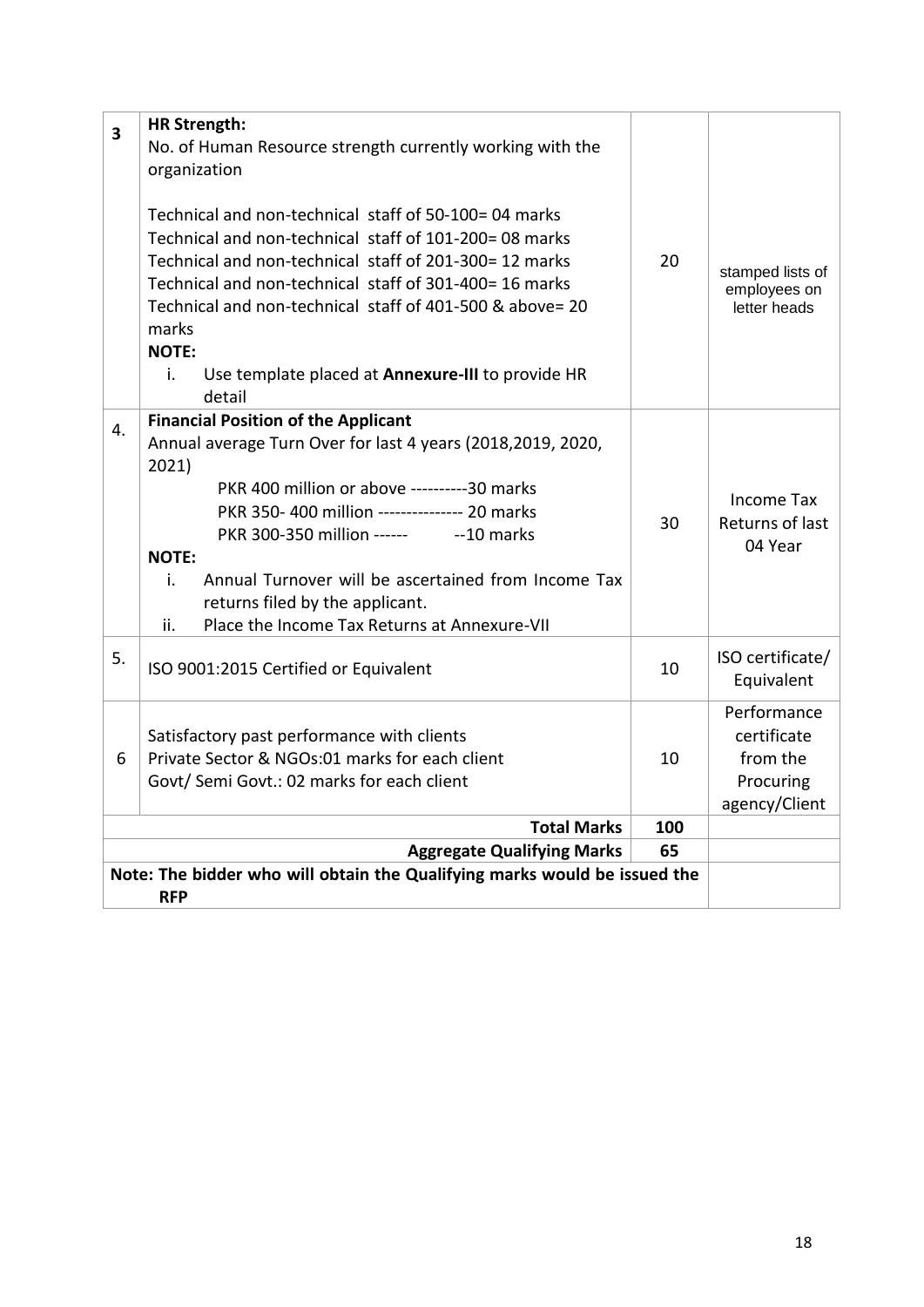## **Application Form**

### **EXPRESSION OF INTEREST (EOI)**

<span id="page-18-0"></span>To,

Project Director, Agriculture, Extension & AR, Punjab,

Lahore.

#### Subject: **EXPRESSION OF INTEREST (EOI) FOR HIRING OF PRIVATE SECTOR SERVICE PROVIDERS FOR PROVISION OF EXTENSION SERVICES IN 04 DIVISION OF THE PUNJAB**

Dear Sir,

This is in response to your Expression of Interest (EoI) advertisement published in the daily [...............................] on [.....................] inviting applications for **HIRING THE SERVICES OF PRIVATE SECTOR SERVICE PROVIDERS FOR PROVISION OF EXTENSION SERVICES IN 04 DIVISION OF THE PUNJAB** We hereby submit our expression of interest. We have attached all the requisite information according to the given formats. The information furnished by us in this expression of interest is correct to the best of our knowledge and belief. We understand that you will evaluate our application to decide whether or not we are eligible and shortlisted to participate further in the process.

We shall remain obliged.

Dated: dd/mm/yyyy

**Sincerely yours,** (On behalf of the Applicant) Signature: …………………. **Name of signatory:**

\_\_\_\_\_\_\_\_\_\_\_\_\_\_\_\_\_

**Designation:**

\_\_\_\_\_\_\_\_\_\_\_\_\_\_\_ **Company Seal**

#### **Annexures:**

- I. Experience of the Applicant
- II. Power of Attorney (For signatory of Application)
- III. History of litigation
- IV. Affidavit of correctness of information
- V. Income Tax Returns of the Applicant for the years 2018, 2019, 2020, &2021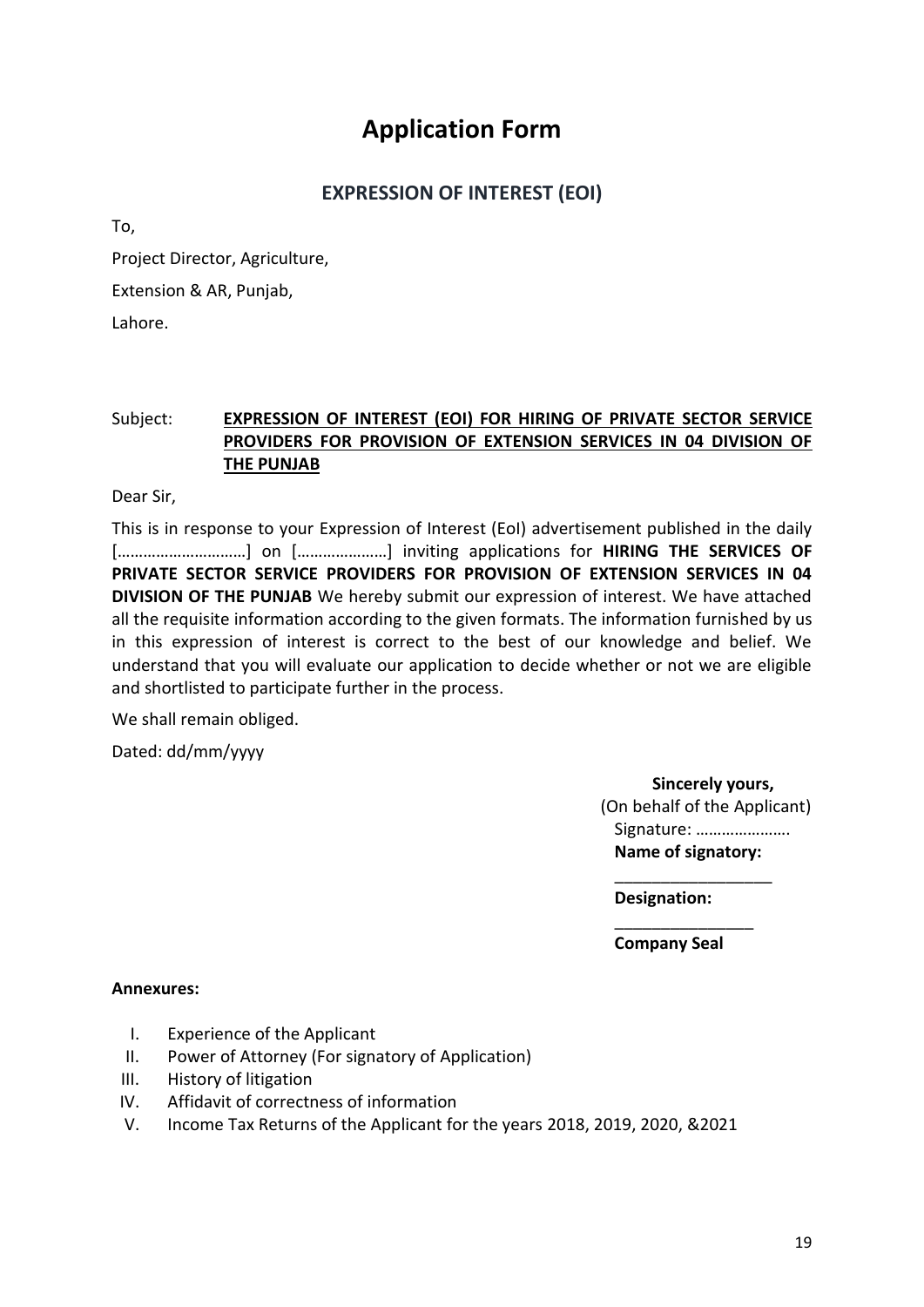# **Information Form**

#### <span id="page-19-0"></span>**Name of Applicant:**

**Firm / Company / Consortium:** 

- a) **Address:**
- b) **Telephone No(s):**
- c) **Fax Number:**
- d) **E-mail Address:**

#### **In case of Consortium, provide following information:**

| Sr.<br># | Name of<br>Consortium<br>Firms* | <b>Brief Description</b><br>of each<br>Consortium Firm | Role in<br>Consortium | Representative of Each<br>Associate / Consortium<br>Firm in Consortium** | Contact<br>Information |
|----------|---------------------------------|--------------------------------------------------------|-----------------------|--------------------------------------------------------------------------|------------------------|
|          |                                 |                                                        |                       |                                                                          |                        |
|          |                                 |                                                        |                       |                                                                          |                        |
|          |                                 |                                                        |                       |                                                                          |                        |
|          |                                 |                                                        |                       |                                                                          |                        |
|          |                                 |                                                        |                       |                                                                          |                        |

**\***Start with the Lead Firm in Consortium.

**\*\***To be appointed through Power of Attorney by each Associate / Consortium Firm.

**(To be signed by authorized signatory)**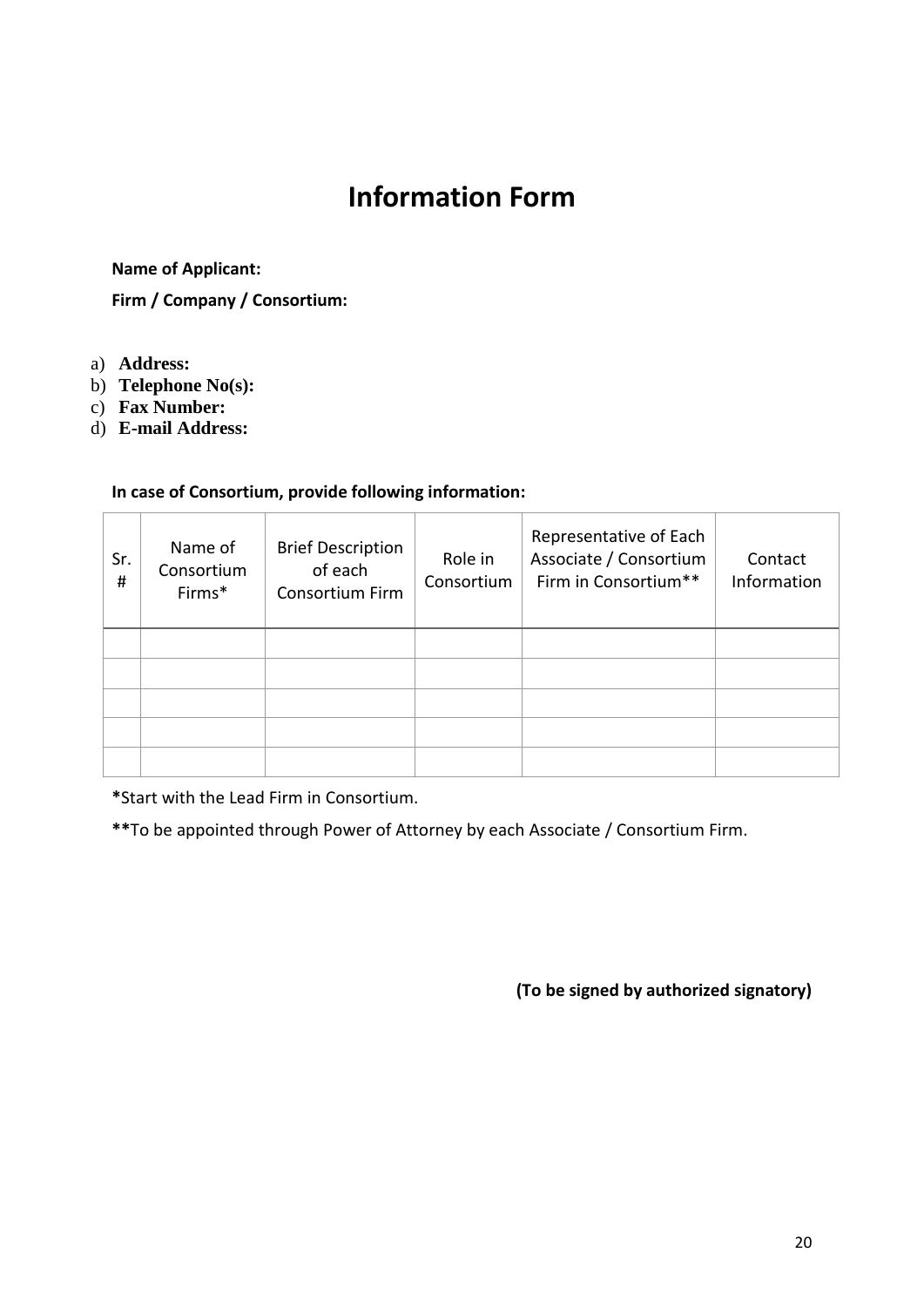#### **ANNEXURE-I**

### **List of Project/ Business by the Applicant Performed During Last 10 Years (2011 Onwards)**

| Sr.<br>$\#$ | Name of project/<br>business and year | Name of client | Total cost of<br>Project /<br><b>Business (in</b><br>PKR) | Cost of<br>Services/ business<br>Provided By the Bidder | Brief description of assignment<br>(nature) |
|-------------|---------------------------------------|----------------|-----------------------------------------------------------|---------------------------------------------------------|---------------------------------------------|
| 01          |                                       |                |                                                           |                                                         |                                             |
| 02          |                                       |                |                                                           |                                                         |                                             |
| 03          |                                       |                |                                                           |                                                         |                                             |
| 04          |                                       |                |                                                           |                                                         |                                             |
| 05          |                                       |                |                                                           |                                                         |                                             |

<span id="page-20-0"></span>**Note:**

i. Provide information in chronological order and attach verifiable documentary evidence issued by the concerned Client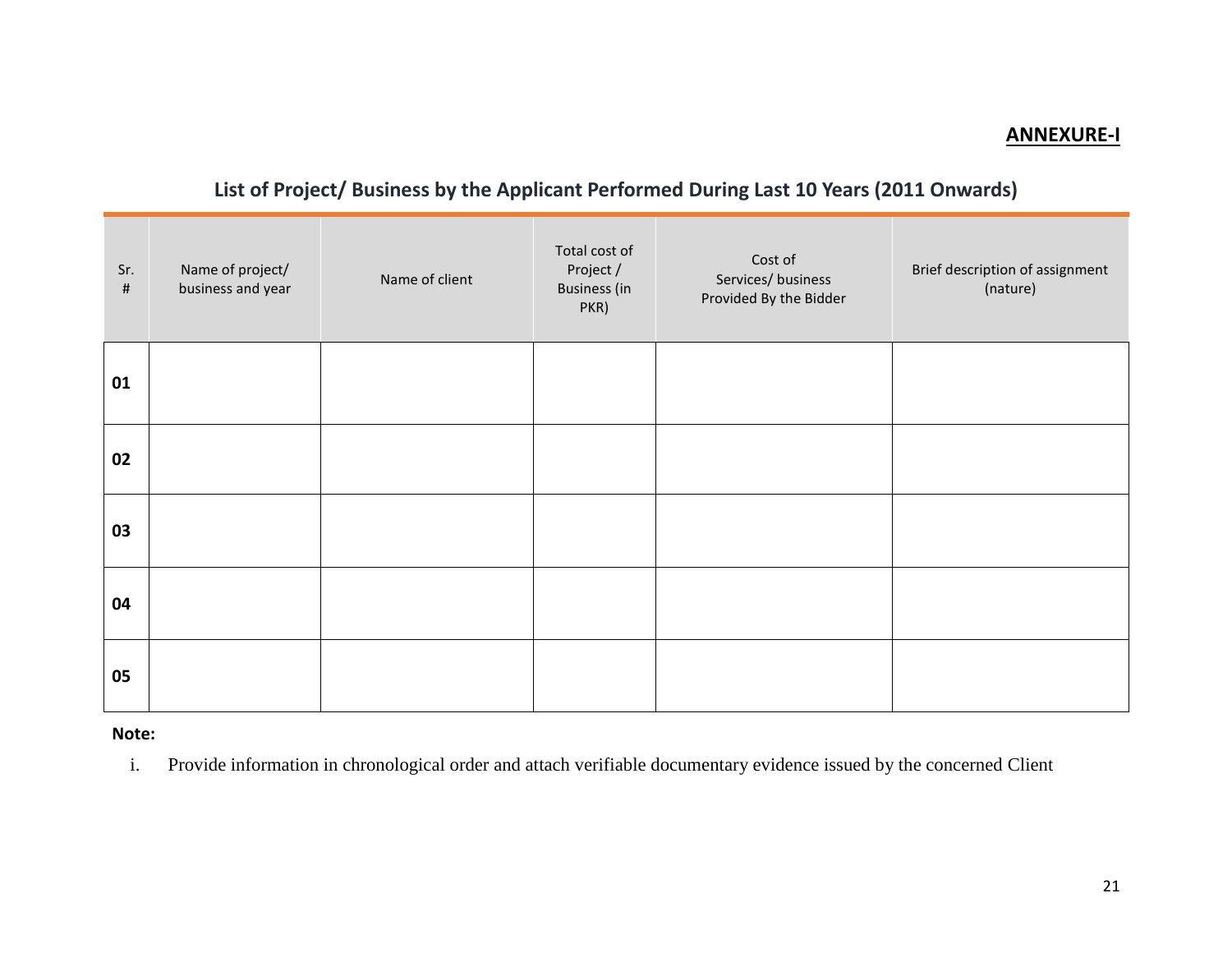#### **ANNEXURE-II**

### **List of Similar Project/ Business by the Applicant Performed During Last 10 Years (2011 Onwards)**

| Sr.<br>No. | Name of the<br>Project/<br><b>Business</b> | Location<br>Province/<br>Country/<br>City | Client if<br>any | <b>Cost of The</b><br><b>Project/Business</b><br>(Rs. Million) | <b>Similarity of</b><br>the project/<br>business | Implementation<br>Start:<br>& Completion: | <b>Handled As:</b><br>$\bullet$ Single Firm/: S<br>Lead Firm/: L<br>$\bullet$<br>Consortium<br>$\bullet$<br>Firm: C | Total<br>Cost of<br>Services (Rs.<br>Million) | Cost of<br>Services/<br><b>Business</b><br>Provided by<br>the Bidder (Rs.<br>Million) | Scope of<br>Project/<br>Assignment<br>/ business &<br>Component<br>s/Volume of<br>Work Etc. |
|------------|--------------------------------------------|-------------------------------------------|------------------|----------------------------------------------------------------|--------------------------------------------------|-------------------------------------------|---------------------------------------------------------------------------------------------------------------------|-----------------------------------------------|---------------------------------------------------------------------------------------|---------------------------------------------------------------------------------------------|
|            |                                            |                                           |                  |                                                                |                                                  |                                           |                                                                                                                     |                                               |                                                                                       |                                                                                             |
|            |                                            |                                           |                  |                                                                |                                                  |                                           |                                                                                                                     |                                               |                                                                                       |                                                                                             |
|            |                                            |                                           |                  |                                                                |                                                  |                                           |                                                                                                                     |                                               |                                                                                       |                                                                                             |
|            |                                            |                                           |                  |                                                                |                                                  |                                           |                                                                                                                     |                                               |                                                                                       |                                                                                             |
|            |                                            |                                           |                  |                                                                |                                                  |                                           |                                                                                                                     |                                               |                                                                                       |                                                                                             |

#### **Note:**

i. Provide information in chronological order and attach verifiable documentary evidence issued by the concerned Client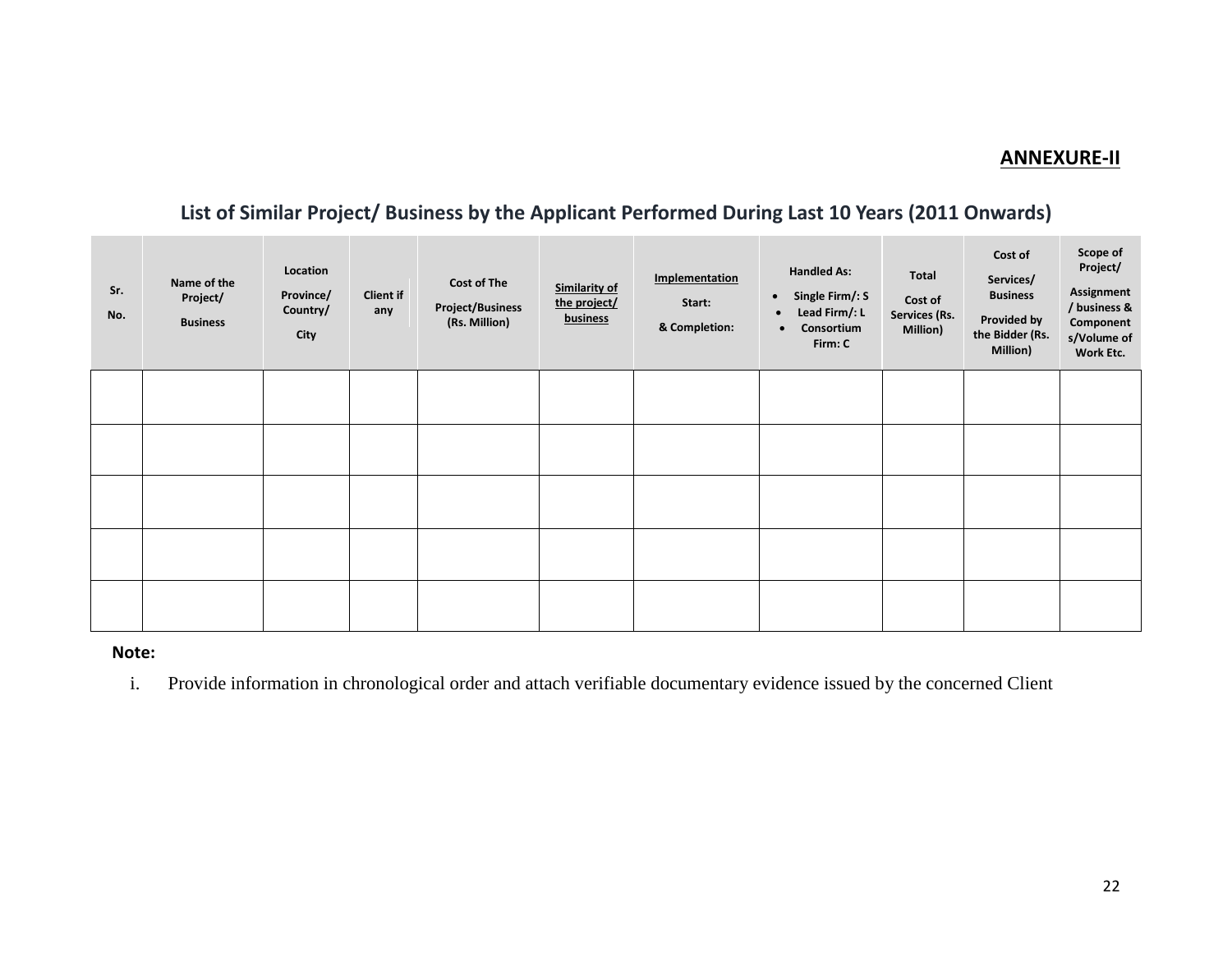#### **ANNEXURE-III**

| Sr.<br>No. | <b>Name of Employee</b> | Father name | <b>CNIC</b> | Ph. No. | Basic/ level of<br>Education | Certification/<br>Course/degree/<br>diploma/training if<br>any | Working with the<br>organization/Bidder |
|------------|-------------------------|-------------|-------------|---------|------------------------------|----------------------------------------------------------------|-----------------------------------------|
|            |                         |             |             |         |                              |                                                                |                                         |
|            |                         |             |             |         |                              |                                                                |                                         |
|            |                         |             |             |         |                              |                                                                |                                         |
|            |                         |             |             |         |                              |                                                                |                                         |
|            |                         |             |             |         |                              |                                                                |                                         |
|            |                         |             |             |         |                              |                                                                |                                         |
|            |                         |             |             |         |                              |                                                                |                                         |
|            |                         |             |             |         |                              |                                                                |                                         |
|            |                         |             |             |         |                              |                                                                |                                         |
|            |                         |             |             |         |                              |                                                                |                                         |

### **Human Resource strength currently working with the organization/ Bidder**

### **Note:**

Please provide the list of employ on company's letter head with stamped.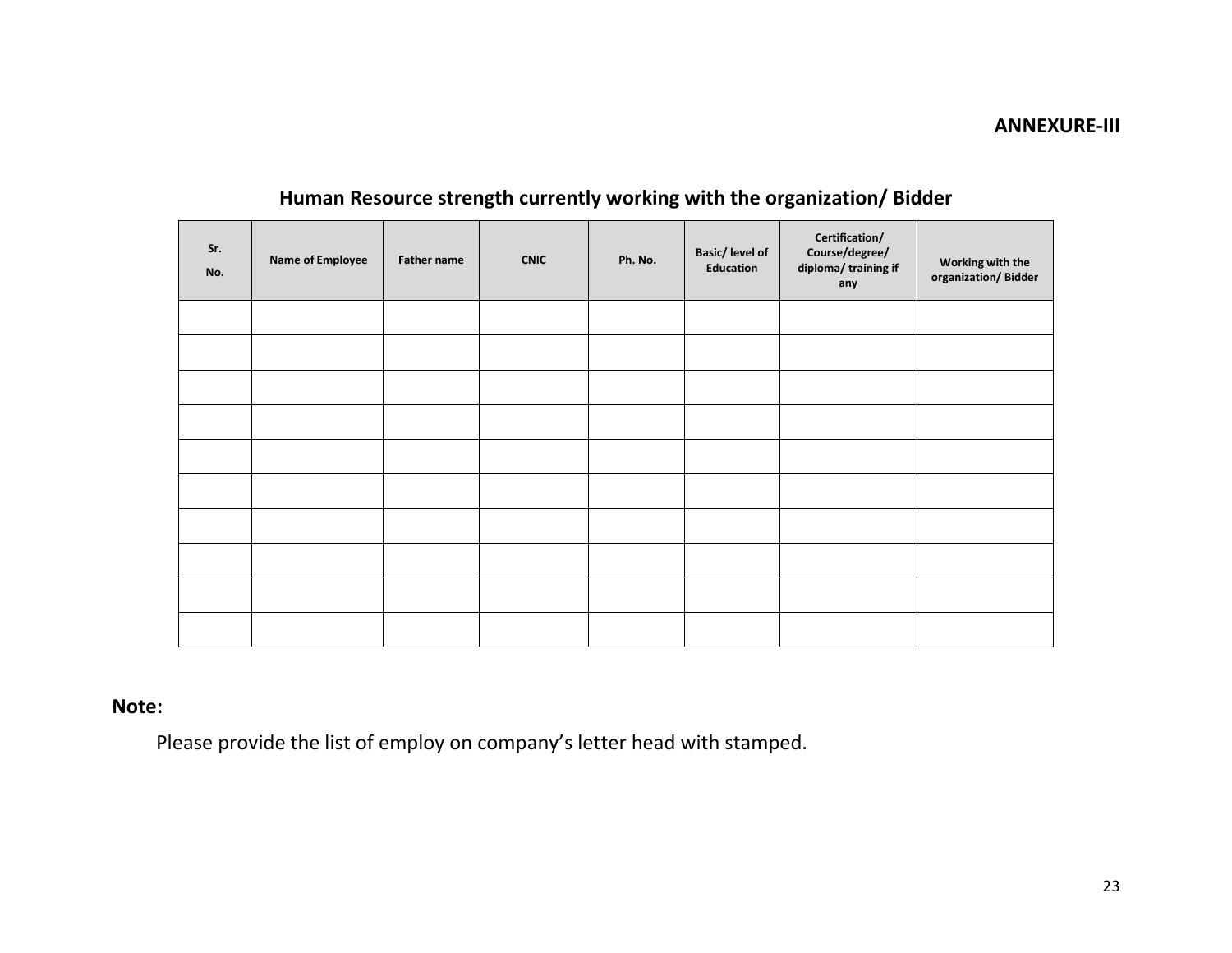#### **ANNEXURE-IV**

#### **Power of Attorney**

#### **(For signatory of Application)**

[To be printed on a PKR 1000/- stamp paper]

<span id="page-23-1"></span><span id="page-23-0"></span>**KNOW ALL MEN BY THESE PRESENTS THAT** by this Power of Attorney (**"Power of**  Attorney **Attorney having its registered office at [ ], does hereby** nominate, appoint and authorize\_\_\_\_\_\_\_\_\_\_\_\_, having CNIC No\_ hereinafter referred to as the **"Signatory of Application"**, to do in our name and on our behalf the following:

- i. Sign and submit to Scheme Coordinator or its authorized nominee, the EOI/Tender/Bid of pre-qualification for "**Distribution of fertilizer bag to farmers"**, in response to the EoI advertisement dated [ ] issued by The Procuring Agency and all other documents and instruments required to submit the EOI/Tender/Bid.
- ii. execute all such contracts, deeds, documents and instruments as may be considered necessary and expedient in relation to the foregoing; and
- iii. do and carry out all other actions as may be required by the Procuring Agency in connection with the EOI/Tender/Bidding process as a whole;
- iv. To immediately notify The Procuring Agency in writing of any impending or actual revocation as well as any change in the terms of this Power of Attorney**.**
- v. To do in our name and on our behalf, all such acts, deeds and things necessary in connection with or incidental to our EOI and/or Bid in response to the above referred tenders including signing and submission of all documents, instruments and deeds (including correcting any deficiencies or mistakes therein), attending any meetings organized by the Procuring Agency (including pre-bid conference meetings and bid opening meetings) and providing information/responses to the Procuring Agency in all matters in connection with our Bid.

We,  $\int$  *l*, do hereby ratify and confirm whatsoever the Signatory of Application shall do by virtue of these presents and further agree that whatever the Signatory of Application shall do or cause to be done pursuant to this Power of Attorney shall be binding on us.

Furthermore, each provision of this Power of Attorney is severable and distinct from the others. The invalidity, illegality or unenforceability of any one or more provisions of this Power of Attorney at any time shall not in any way affect or impair the validity, legality and enforceability of the remaining provisions hereof.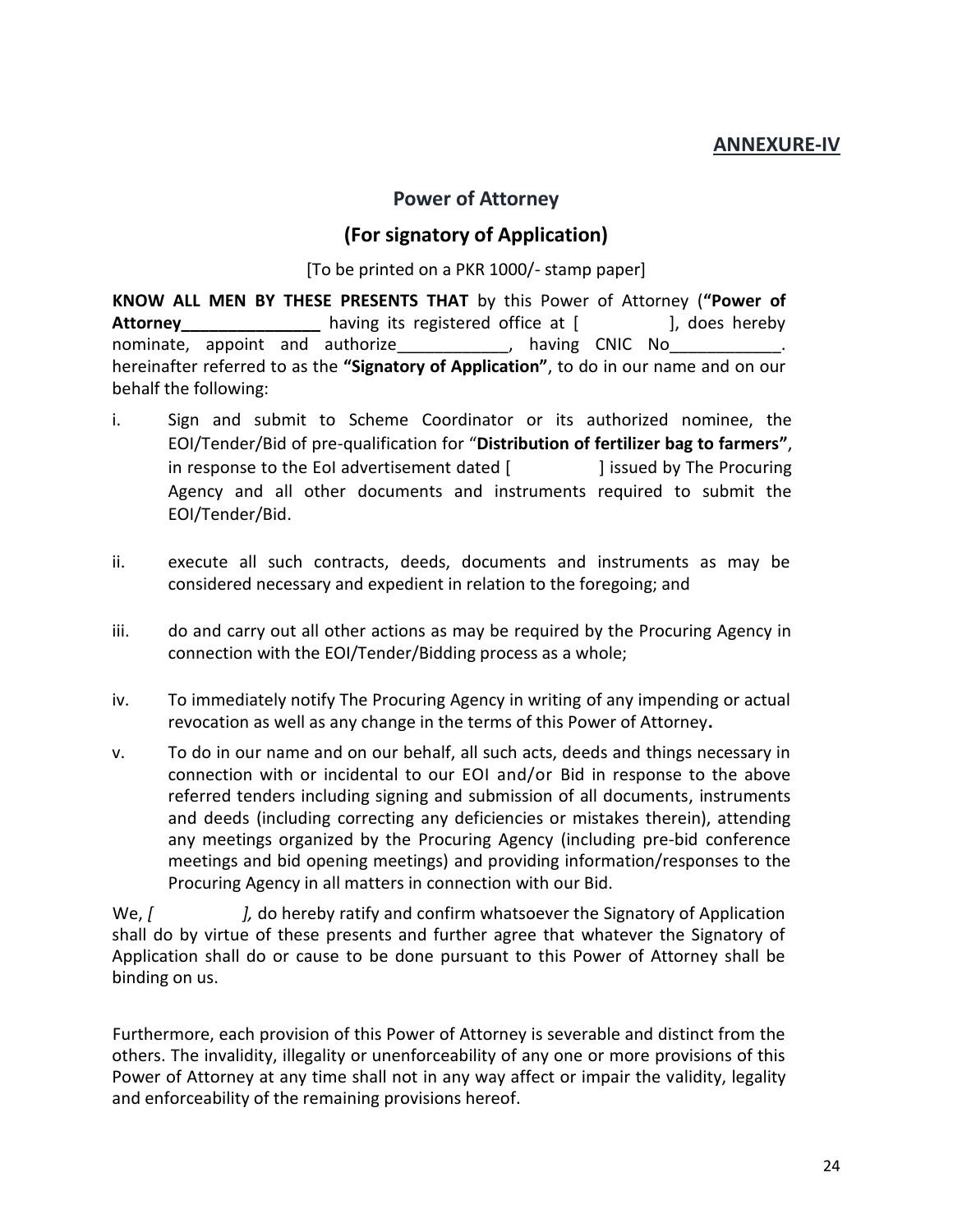#### **IN WITNESS WHEREOF**, we have executed this **POWER OF ATTORNEY** as of [03-03-2018]

#### **FOR: [INSERT NAME OF APPLICANT FIRM] FOR SIGNATORY OF THE APPLICATION (Attorney)**

| Name:               | Name:                |
|---------------------|----------------------|
| Title:              | Title:               |
|                     |                      |
| <b>WITNESSES:</b>   |                      |
|                     |                      |
| <b>NAME:</b>        | <b>NAME:</b>         |
| ADDRESS:            | ADDRESS:             |
| NIC OR PASSPORT NO. | NIC OR PASSPORT NO.: |
| Notes:              |                      |

- a) In case of Consortium; To be executed by the Authorized Representative of the Lead Member of the Consortium
- b) In case of Single Applicant Firm; To be executed by:
- i. Partners in case of a Partnership Firm; or
- ii. Chairman Board of Directors in case of a Company.
- c) In the case of a Pakistani Executor or Attorney, a copy of his/her Computerized National Identity Card ("CNIC") should be attached with the Power of Attorney. In the case of a non-Pakistani Executor or Attorney, a copy of his/her passport should be attached.
- d) The mode of execution of the Power of Attorney should be in accordance with the procedure, if any, laid down by the Applicable Law and the charter documents of the executant(s) and when it is so required, the same should be under common seal affixed in accordance with the required procedure.
- e) Also, wherever required, the applicant should submit for verification the extract of the charter documents and documents such as a resolution/power of attorney in favor of the person executing this Power of Attorney for the delegation of power hereunder on behalf of the applicant.
- f) For a Power of Attorney executed and issued overseas, the document will also have to be legalized by the Pakistani Embassy and notarized in the jurisdiction where the Power of Attorney is being issued. Once the original Power of Attorney has been brought into Pakistan, adhesive stamps are to be affixed on the same.

**……………… AS NOTARIZED BY THE NOTARY PUBLIC\_\_\_\_\_\_\_\_\_\_\_\_\_\_\_\_\_**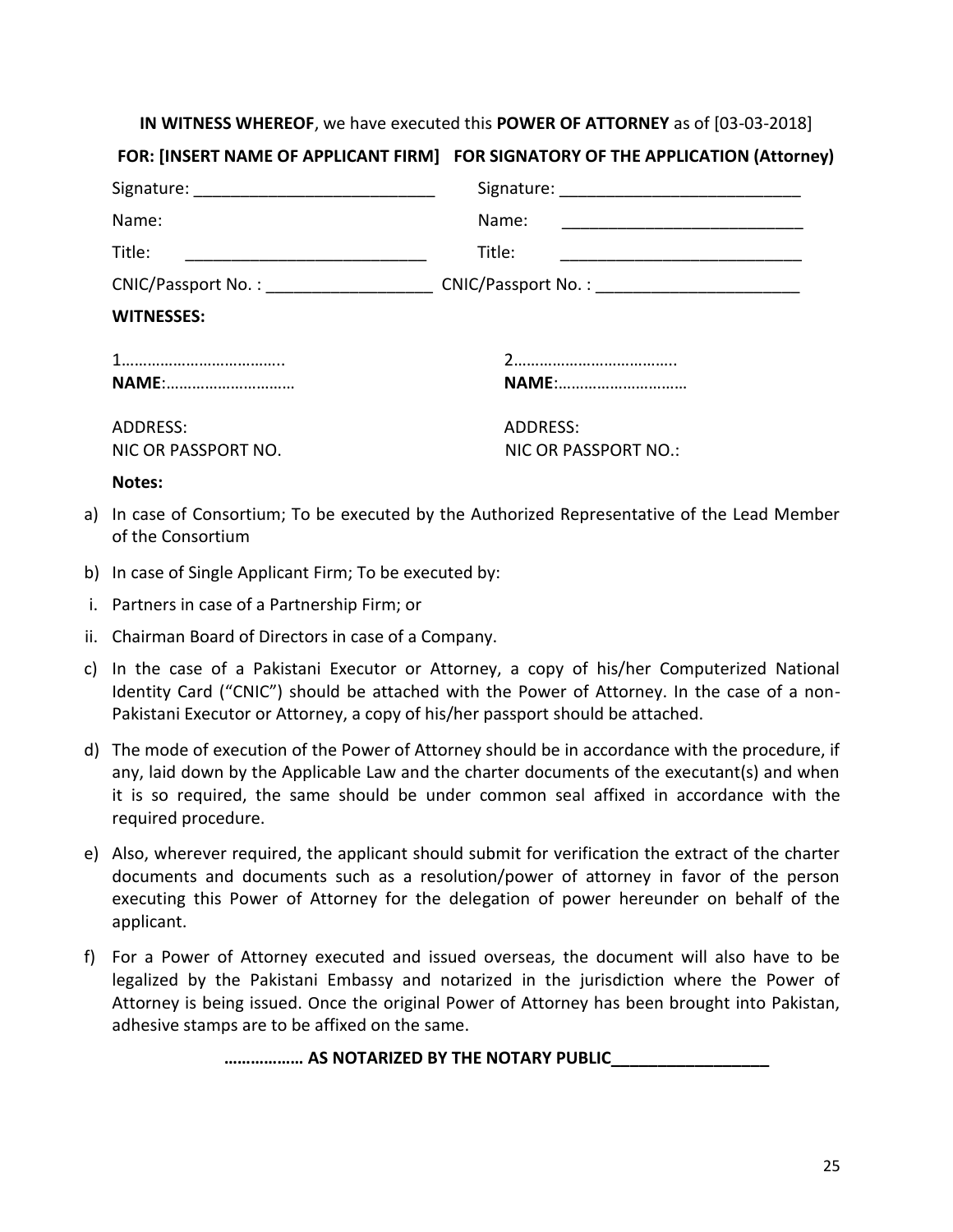#### **ANNEXURE-V**

#### **Power of Attorney**

#### **(For Lead Member of Consortium)**

#### [To be printed on a PKR 1000/- stamp paper]

<span id="page-25-1"></span><span id="page-25-0"></span>Whereas the **Scheme Coordination Unit for "FERTILIZER SUPPLIERS FOR PASTING OF E-VOUCHERS ON FERTILIZERS BAGS" Agriculture Department (GoPb)** (hereinafter referred as the "Procuring Agency") has invited EOI for Short listing of Applicant(s) to pre-Qualify for **"Subsidy on Fertilizer"**

Whereas, **with a construct a** and <u>entity and a collectively</u> the **"Consortium"** and individually as the **"Member"**) being members of the Consortium are interested in Prequalification for the Scheme in accordance with the terms and conditions of the EOI Document and:

Whereas, it is necessary for the CONSORTIUM to designate one of the CONSORTIUM Member as the Lead Member with all necessary power and authority to do for and on behalf of the CONSORTIUM, all acts, deeds and things as may be necessary in connection with the CONSORTIUM's EOI Application for the Scheme and its execution.

#### NOW THEREFORE KNOW ALL MEN BY THESE PRESENTS

We, \_\_\_\_\_\_\_\_\_\_\_\_\_\_\_\_\_\_\_\_\_\_having our registered office at \_\_\_\_\_\_\_\_\_\_\_\_\_\_\_\_\_\_ , M/s. , having our registered office at  $\frac{1}{2}$  and M/s. \_\_\_\_\_\_\_\_\_\_\_\_\_\_\_\_\_\_\_\_\_\_\_, having our registered office at \_\_\_\_\_\_\_\_\_\_\_\_\_\_\_\_, [the respective names and addresses of the registered office] (hereinafter collectively referred to as the "Principals") do hereby irrevocably designate, nominate, constitute, appoint and authorize M/s , having its registered office at \_\_\_\_\_\_\_\_\_\_\_\_\_\_\_\_,

being one of the Member of the Consortium, as the Lead Member and true and lawful attorney of the Consortium (hereinafter referred to as the "Attorney") and hereby irrevocably authorize the Attorney (with power to sub-delegate) to conduct all business for and on behalf of the CONSORTIUM and any one of us during the Short listing process and, in the event the Consortium is awarded the Contract, during the execution of the Scheme, and in this regard, to do on our behalf and on behalf of the Consortium, all or any of such acts, deeds or things as are necessary or required or incidental to the submission of its bid for the Scheme, including but not limited to signing and submission of all applications, Bids and other documents and writings, participate in bidders' and other conferences, respond to queries, submit information/ documents, sign and execute contracts and undertakings consequent to acceptance of the bid of the CONSORTIUM and generally to represent the CONSORTIUM in all its dealings with the Authority.

AND hereby agree to ratify and confirm and do hereby ratify and confirm all acts, deeds and things lawfully done or caused to be done by our said Attorney pursuant to and in exercise of the powers conferred by this Power of Attorney and that all acts, deeds and things done by our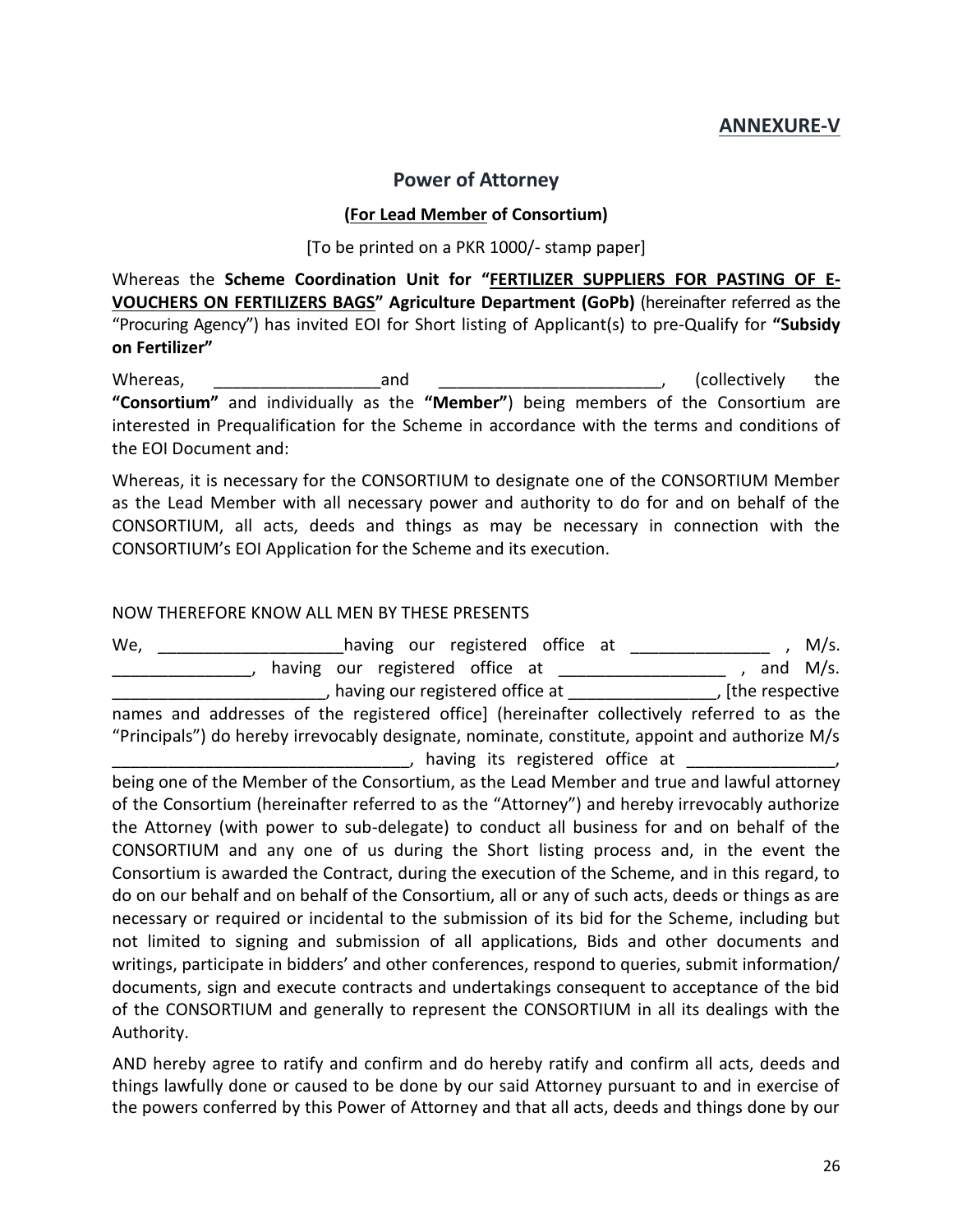said Attorney in exercise of the powers hereby conferred shall and shall always be deemed to have been done by us/ CONSORTIUM.

Furthermore, each provision of this Power of Attorney is severable and distinct from the others. The invalidity, illegality or unenforceability of any one or more provisions of this Power of Attorney at any time shall not in any way affect or impair the validity, legality and enforceability of the remaining provisions hereof.

**IN WITNESS WHEREOF**, we have executed this **POWER OF ATTORNEY** as of [Date].

For: [Consortium Member-1]

| Signature: |  |
|------------|--|
| Name:      |  |
| Title:     |  |

| CNIC/Passport #: |  |
|------------------|--|
|------------------|--|

For: [Consortium Member-2]

| Signature: |  |  |  |
|------------|--|--|--|
| Name:      |  |  |  |

| Title: |  |
|--------|--|
|        |  |

| CNIC/Passport #: |  |
|------------------|--|
|------------------|--|

#### **WITNESSES:**

1……………………………….. 2……………………………….. **NAME**:………………………… **NAME**:…………………………

| <b>NAME:</b> |  |
|--------------|--|

ADDRESS: ADDRESS:

NIC OR PASSPORT NO.: NIC OR PASSPORT NO.:

#### **Notes:**

• To be executed by Authorized Representatives of all the Members of the Consortium

The mode of execution of the Power of Attorney should be in accordance with the procedure, if any, laid down by the Applicable Law and the charter documents of the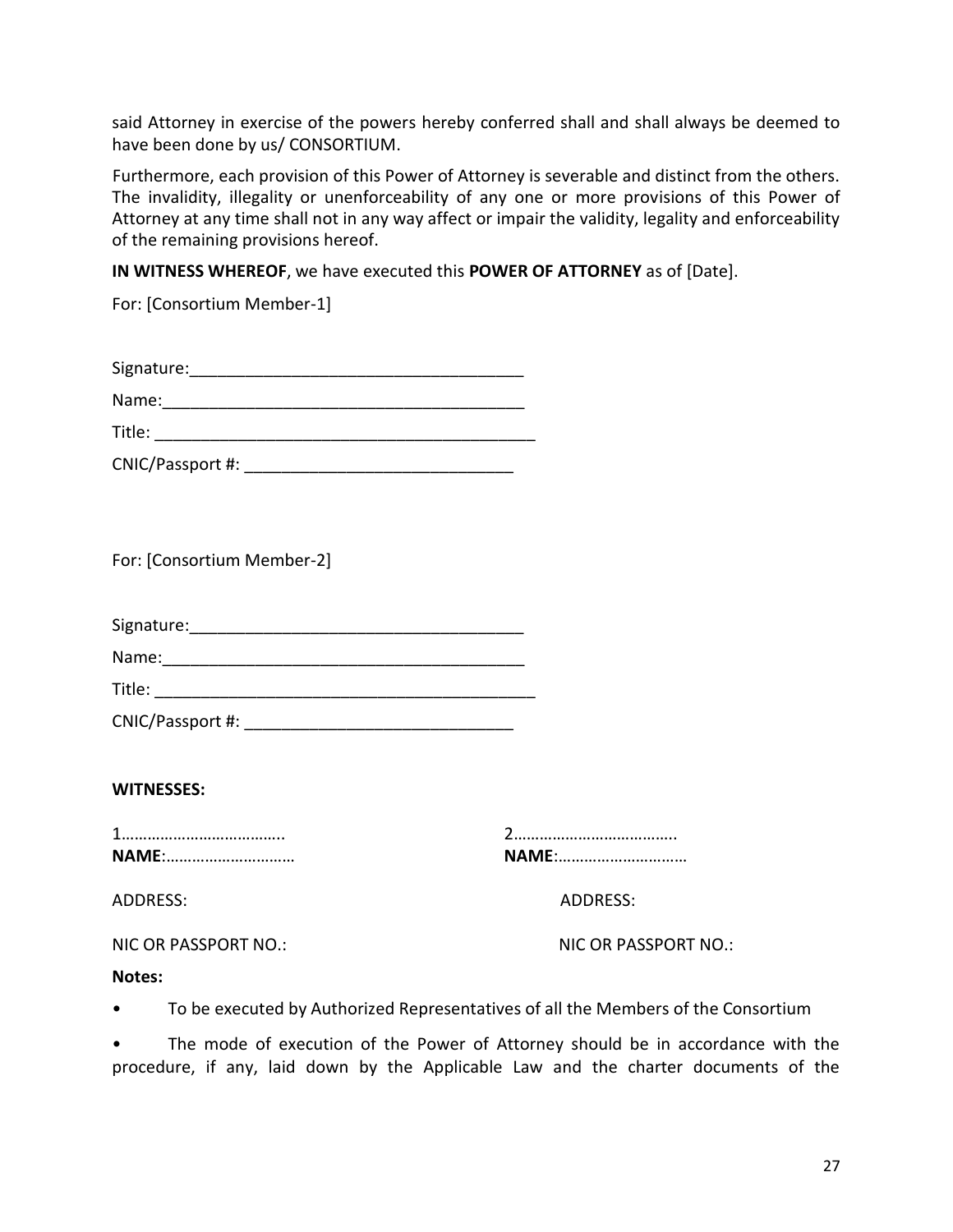executant(s) and when it is so required, the same should be under common seal affixed in accordance with the required procedure.

• Also, wherever required, the applicant should submit for verification the extract of the charter documents and documents such as a resolution/power of attorney in favor of the person executing this Power of Attorney for the delegation of power hereunder on behalf of the applicant.

• For a Power of Attorney executed and issued overseas, the document will also have to be legalized by the Pakistani Embassy and notarized in the jurisdiction where the Power of Attorney is being issued. Once the original Power of Attorney has been brought into Pakistan, adhesive stamps are to be affixed on the same.

**…………………………………………………………………….**

#### **AS NOTARIZED BY THE NOTARY PUBLIC**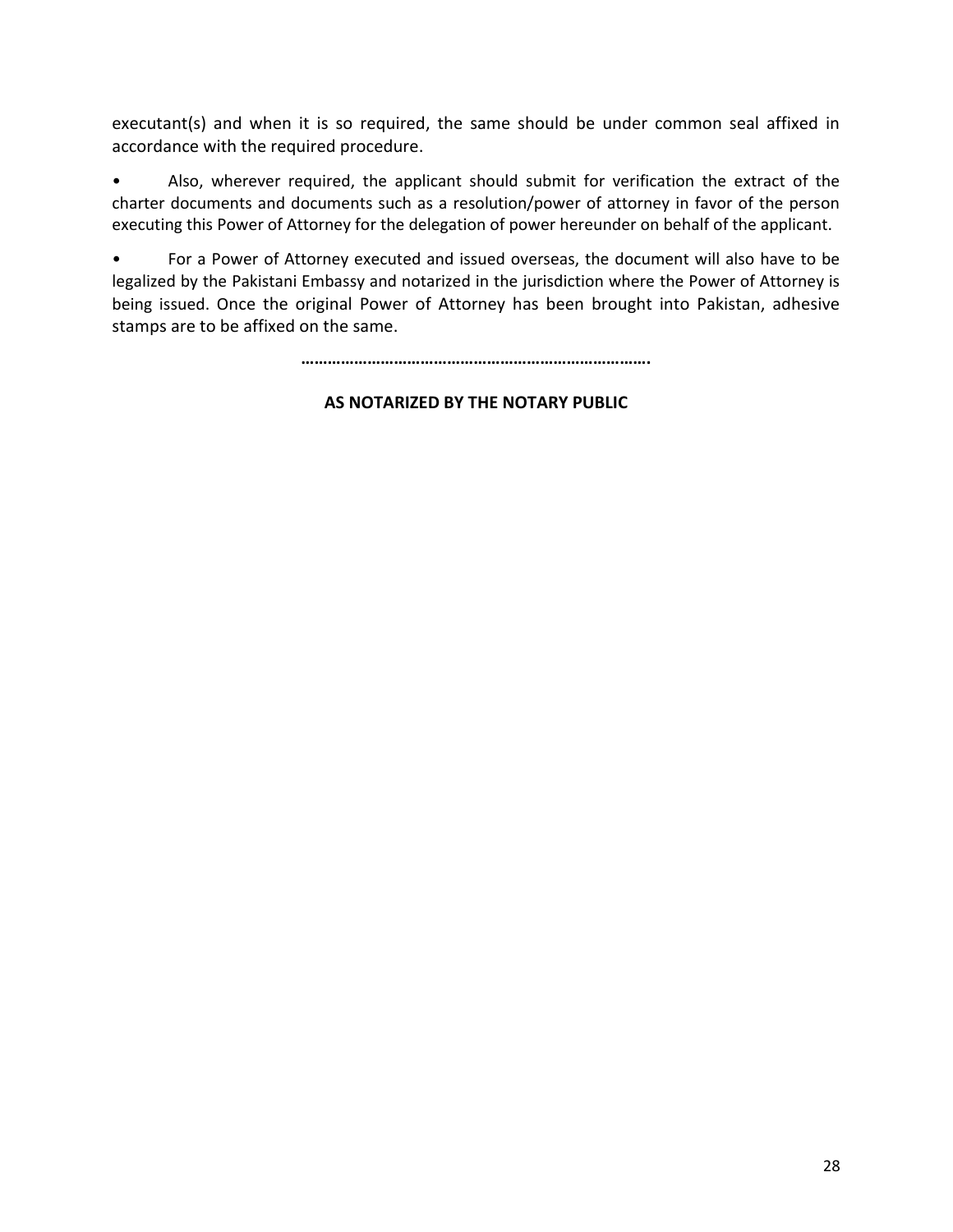#### **ANNEXURE-VI**

#### **Power of Attorney**

#### **(Authorized Representative of Each Member of Consortium)**

[To be printed on a PKR 1000/- stamp paper]

<span id="page-28-0"></span>**KNOW ALL MEN BY THESE PRESENTS THAT** by this Power of Attorney (**"Power of Attorney"**), \_\_\_\_\_\_\_\_\_\_\_\_\_\_\_ [*Insert name of firm*] having its registered office at [ ], does hereby nominate, appoint and authorize Mr. having CNIC No.\_\_\_\_\_\_\_\_\_\_\_\_\_\_\_\_\_\_\_\_ hereinafter referred to as the **"Authorized Representative"**, to do in our name and on our behalf the following:

- i. To form a Consortium with other firms to participate in the EOI/Tender/Bid of prequalification for "**]. "**, in response to the EoI advertisement dated \_\_\_\_\_\_] issued by the Procuring Agency and all other documents and instruments in relation thereto.
- ii. execute all such contracts, deeds, documents and instruments as may be considered necessary and expedient in relation to the foregoing; and
- iii. do and carry out all other actions as may be required by The Procuring Agency in connection with the tender process as a whole (including EOI, RFP, Bid etc.);
- iv. to immediately notify The Procuring Agency in writing of any impending or actual revocation as well as any change in the terms of this Power of Attorney**.**
- v. to do in our name and on our behalf, all such acts, deeds and things necessary in connection with or incidental to our EOI and/or Bid in response to the above referred tenders including signing and submission of all documents, instruments and deeds (including correcting any deficiencies or mistakes therein), attending any meetings organized by the Procuring Agency (including pre-bid conference meetings and bid opening meetings) and providing information/responses to the Procuring Agency in all matters in connection with our Bid.

We, *[Insert name of Firm],* do hereby ratify and confirm whatsoever the Signatory of Application shall do by virtue of these presents and further agree that whatever the Signatory of Application shall do or cause to be done pursuant to this Power of Attorney shall be binding on us.

Furthermore, each provision of this Power of Attorney is severable and distinct from the others. The invalidity, illegality or unenforceability of any one or more provisions of this Power of Attorney at any time shall not in any way affect or impair the validity, legality and enforceability of the remaining provisions hereof.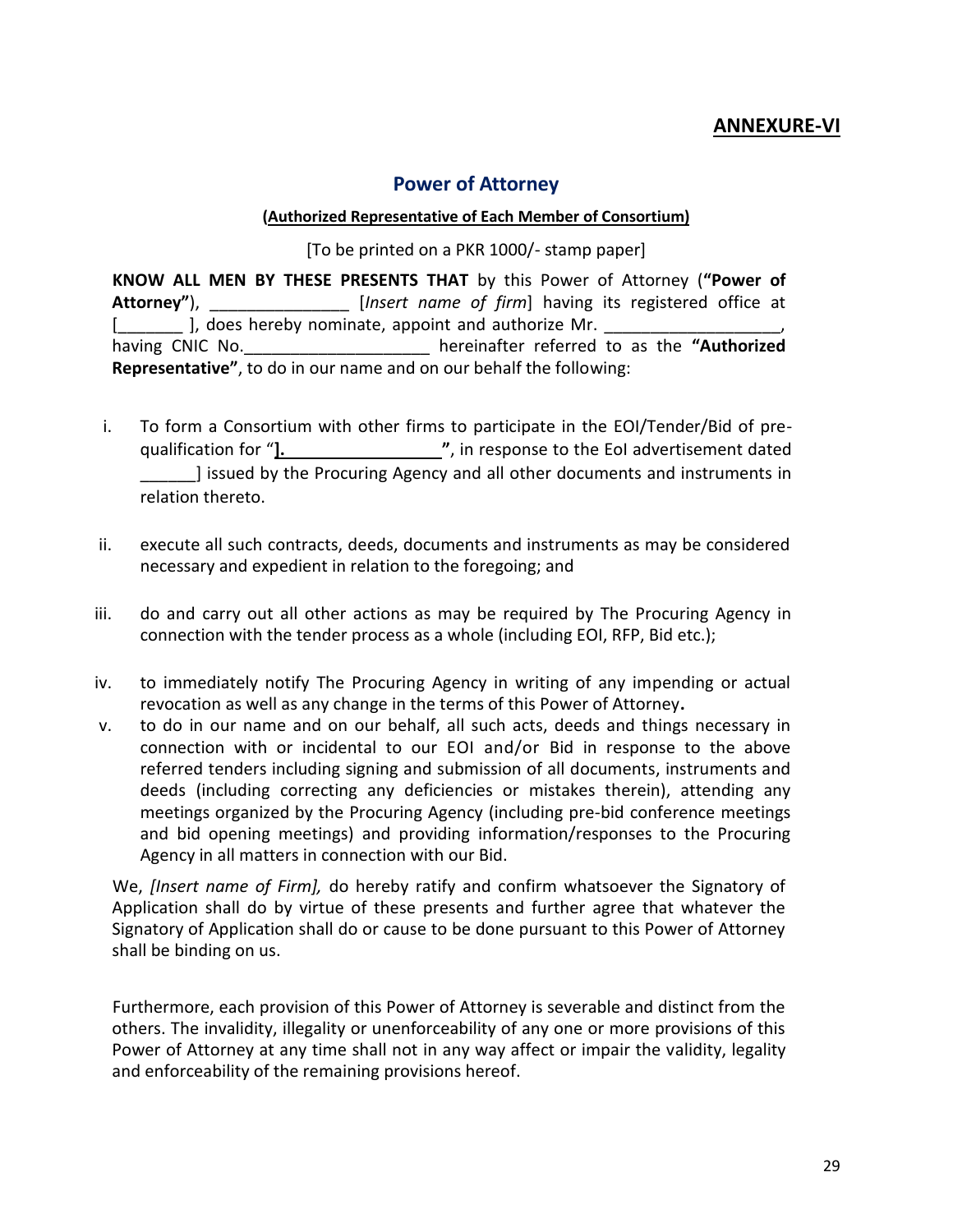**IN WITNESS WHEREOF**, we have executed this **POWER OF ATTORNEY** as of [Date].

| FOR: [INSERT NAME OF APPLICANT FIRM]     |                                                                                                                      |
|------------------------------------------|----------------------------------------------------------------------------------------------------------------------|
| Signature:                               |                                                                                                                      |
| Name:                                    |                                                                                                                      |
| Title:                                   |                                                                                                                      |
| <b>CNIC/Passport No.:</b>                |                                                                                                                      |
| FOR AUTHORIZED REPRESENTATIVE (Attorney) |                                                                                                                      |
| Signature:                               |                                                                                                                      |
| Name:                                    |                                                                                                                      |
| Title:                                   | <u> 1980 - Jan James James, martin amerikan basar dan bagi dan bagi dan bagi dan bagi dan bagi dan bagi dan bagi</u> |
|                                          |                                                                                                                      |
| <b>WITNESSES:</b>                        |                                                                                                                      |
| <b>NAME:</b>                             | <b>NAME:</b>                                                                                                         |
| <b>ADDRESS:</b>                          | <b>ADDRESS:</b>                                                                                                      |
| <b>NIC OR PASSPORT NO.:</b>              | <b>NIC OR PASSPORT NO.:</b>                                                                                          |
| <b>Notes:</b>                            |                                                                                                                      |

- i. To be separately executed by every Member of the Consortium
- ii. The Executant(s) shall be:
	- a. Partners in case of a Partnership Firm; or
	- b. Chairman Board of Directors in case of a Company.
- iii. In the case of a Pakistani Executor or Attorney, a copy of his/her Computerized National Identity Card ("CNIC") should be attached with the Power of Attorney. In the case of a non-Pakistani Executor or Attorney, a copy of his/her passport should be attached.
- iv. The mode of execution of the Power of Attorney should be in accordance with the procedure, if any, laid down by the Applicable Law and the charter documents of the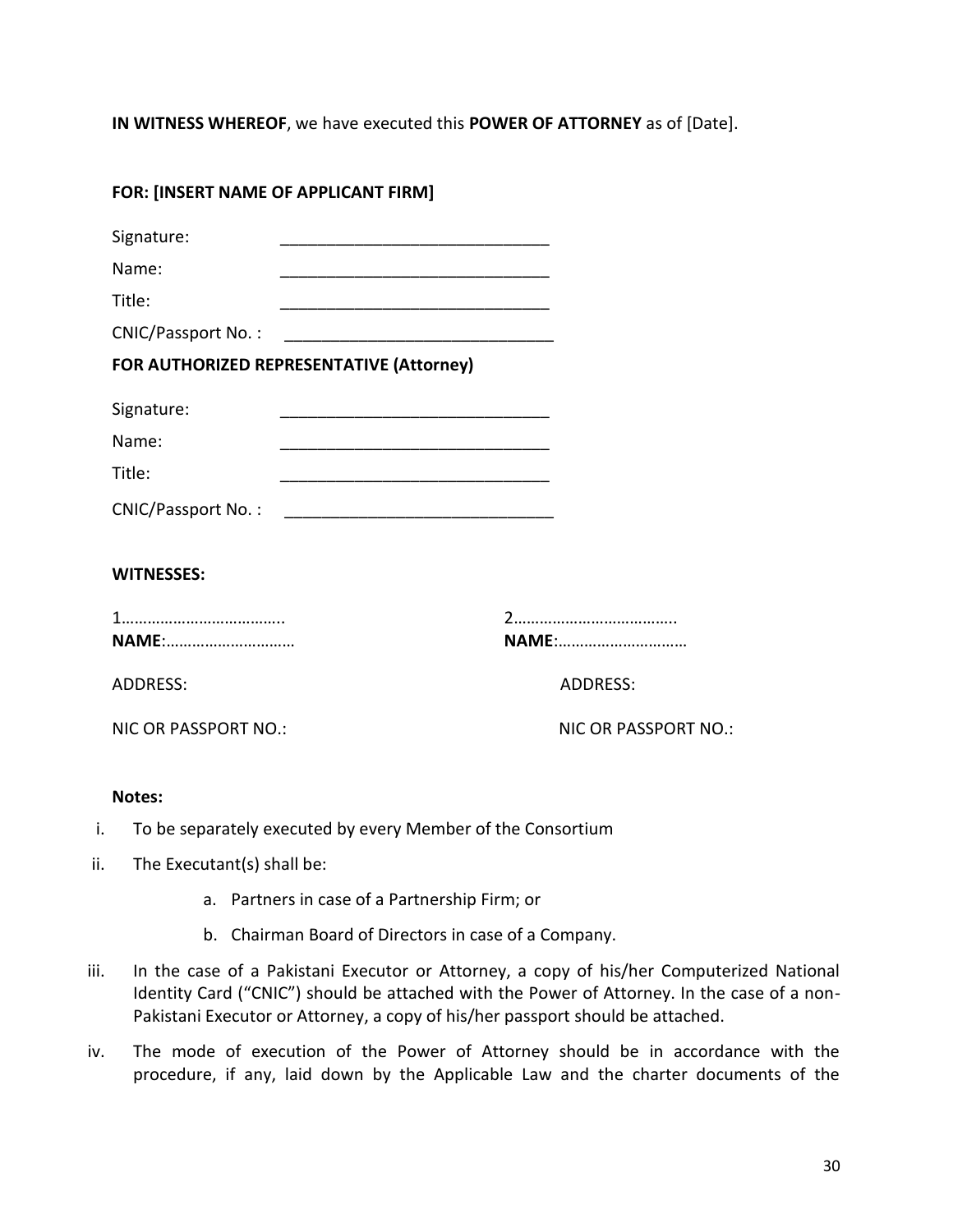executant(s) and when it is so required, the same should be under common seal affixed in accordance with the required procedure.

- v. Also, wherever required, the applicant should submit for verification the extract of the charter documents and documents such as a resolution/power of attorney in favor of the person executing this Power of Attorney for the delegation of power hereunder on behalf of the applicant.
- vi. For a Power of Attorney executed and issued overseas, the document will also have to be legalized by the Pakistani Embassy and notarized in the jurisdiction where the Power of Attorney is being issued. Once the original Power of Attorney has been brought into Pakistan, adhesive stamps are to be affixed on the same.

**…………………………………………………………………….**

#### **AS NOTARIZED BY THE NOTARY PUBLIC**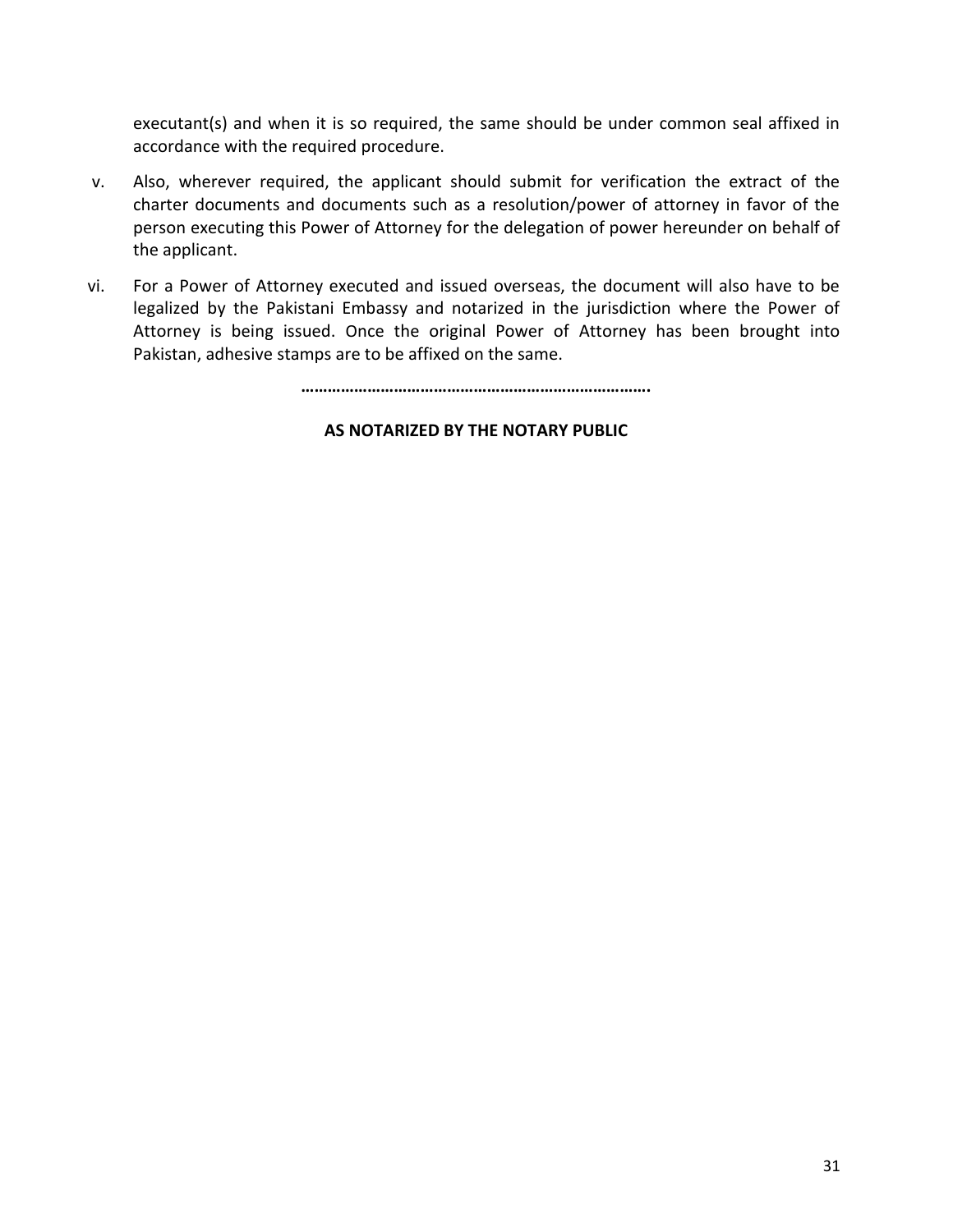### **ANNEXURE-VII**

### **Litigation History**

<span id="page-31-0"></span>

| <b>NAME of Firm: (</b> |  |
|------------------------|--|
|                        |  |

| Year | <b>Award FOR or</b><br><b>Against</b><br><b>Applicant</b> | Name of Client,<br><b>Cause of litigation</b><br>and matter in<br>dispute | <b>Disputed amount</b><br>(Current value in<br>Pakistani Rs. or<br>US\$ equivalent) |
|------|-----------------------------------------------------------|---------------------------------------------------------------------------|-------------------------------------------------------------------------------------|
|      |                                                           |                                                                           |                                                                                     |
|      |                                                           |                                                                           |                                                                                     |
|      |                                                           |                                                                           |                                                                                     |
|      |                                                           |                                                                           |                                                                                     |
|      |                                                           |                                                                           |                                                                                     |

Note:

- i. Attach Affidavit on non-judicial stamp paper that non-performance of a contract did not occur within the last ten years based on information on all settled disputes or litigation.
- ii. Applicants, including each of the partners of a joint venture, should provide information on any history of litigation or arbitration resulting from contracts executed in the last 03 years or currently under execution. A separate sheet should be used for each partner of Consortium.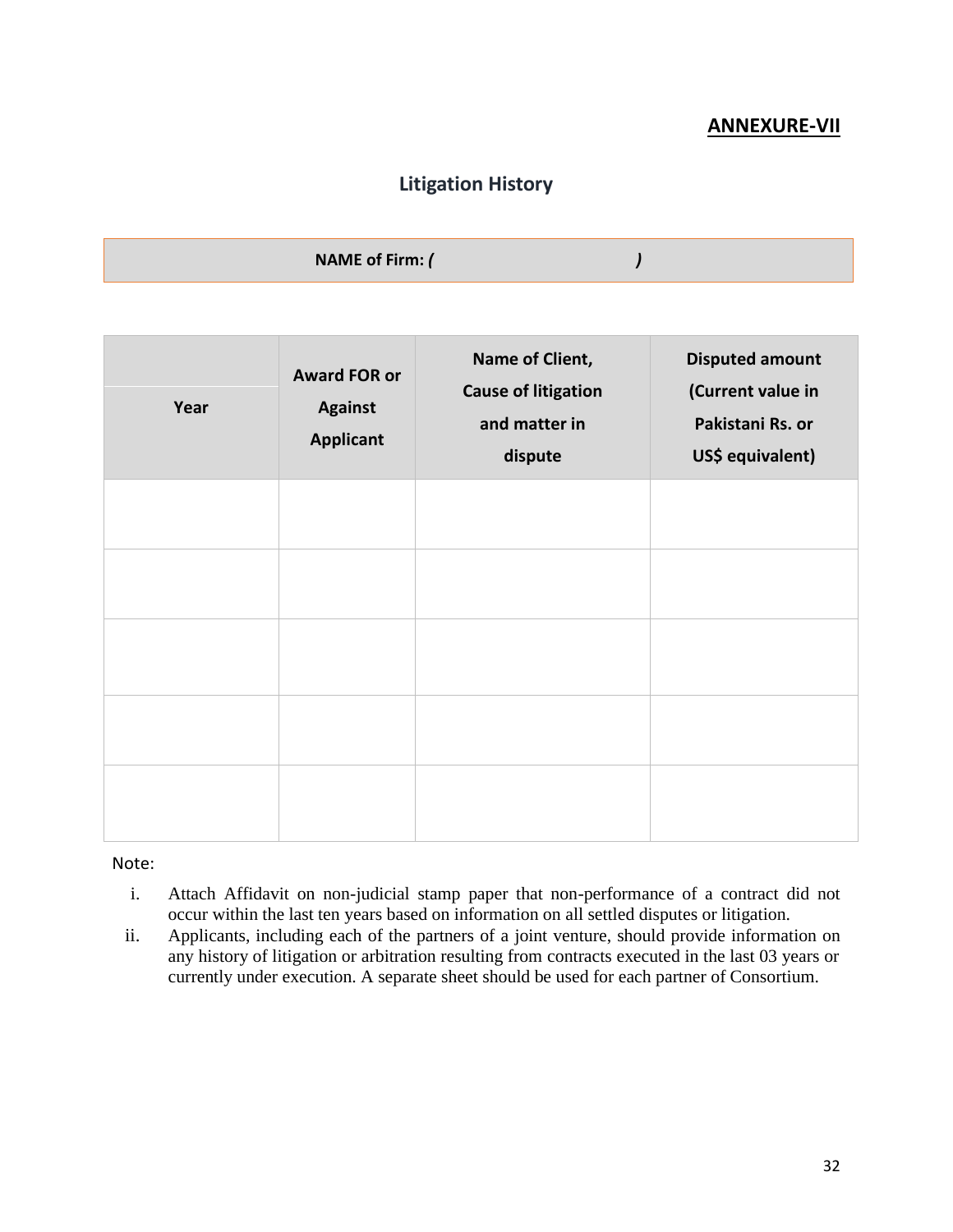#### **Annexure-VIII**

#### <span id="page-32-0"></span> **Affidavit for Correctness of Information and Non-Blacklisting**

*(To be printed on PKR 200 Stamp Paper)*

I, the undersigned, do hereby certify that all the statements made in the EoI and in the supporting documents are true, correct and valid to the best of my knowledge and belief and may be verified by Procuring Agency at any time, if deems it necessary.

That the undersigned hereby authorize and request the bank, person, firm or corporation to furnish any additional information requested by the Procuring Agency deemed necessary to verify this statement regarding my (our) competence and general reputation.

That the undersigned understands and agrees that further qualifying information may be requested and I agree to furnish any such information at the request of the Procuring Agency.

That the undersigned / Applicant is not insolvent and not blacklisted by any of Provincial or Federal Government Department, Agency, Organization, NGO, INGO, IGO, or any other autonomous or corporate body anywhere in Pakistan.

*Signed by an authorized representative* 

Name of the Applicant:\_\_\_\_\_\_\_\_\_\_\_\_\_\_\_\_\_\_\_\_\_\_\_

Date:\_\_\_\_\_\_\_\_\_\_\_\_\_\_\_\_\_\_\_\_\_\_\_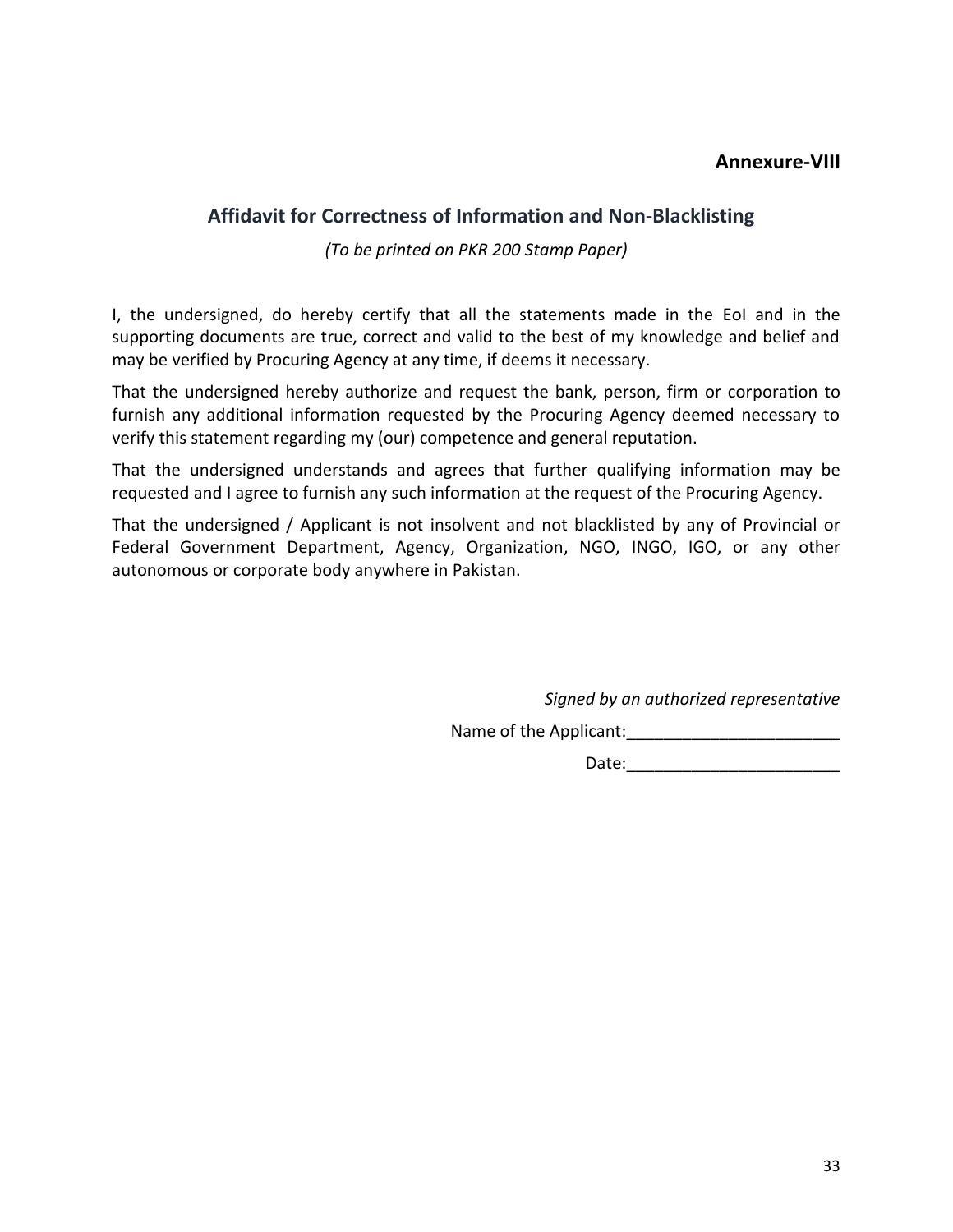**Annexure-IX**

# **Income Tax Returns of the Applicants for the Last 4 Years (2018, 2019, 2020, & 2021)**